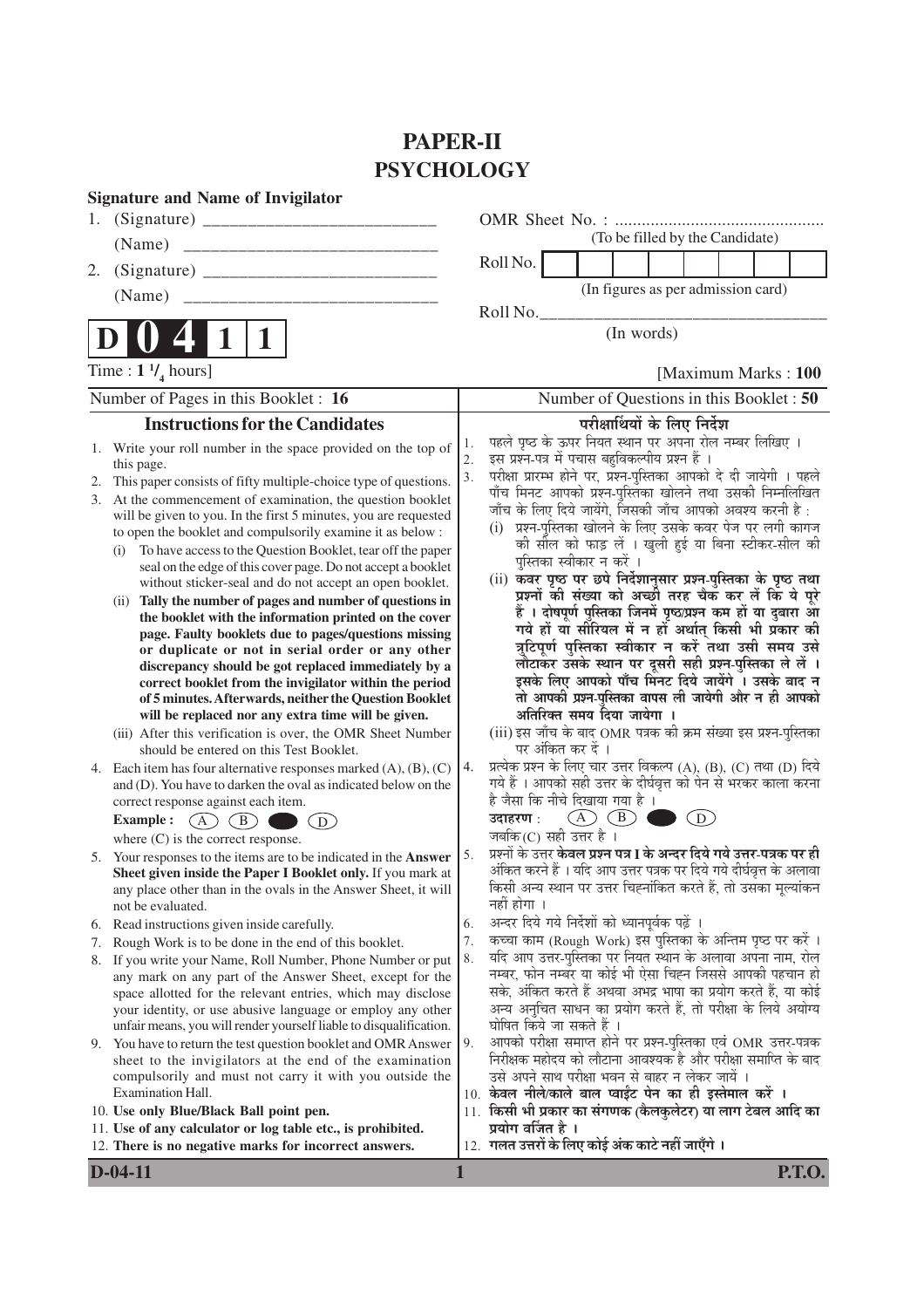#### **PSYCHOLOGY Paper – II**

**Note :** This paper contains **fifty (50)** objective type questions, each question carrying **two (2)** marks. Attempt **all** the questions.

- **1.** When the membrane of a neuron shows –72 mV electrical potential (inside to outside), it is said to be
	- (A) Excitatory post synaptic potential
	- (B) Spike potential
	- (C) Inhibitory post synaptic potential
	- (D) Rest potential
- **2.** Arrange the following structures of brain in terms of their ascendance from lower to upper position :
	- 1. Hypothalamus
	- 2. Corpus Callosum
	- 3. Pons
	- 4. Midbrain
	- (A)  $3, 4, 1, 2$  (B)  $1, 2, 4, 3$  $(C)$  3, 2, 4, 1 (D) 1, 3, 4, 2
- **3.** Match List I with List II :

|               | $List-I$          |                  |                |                | $List-II$           |
|---------------|-------------------|------------------|----------------|----------------|---------------------|
|               | (a) Audition      |                  |                | 1.             | <b>Frontal lobe</b> |
|               | (b) General       | sensations       |                | 2.             | Occipital<br>lobe   |
|               | (c) Visual        | <b>Functions</b> |                | 3.             | Temporal<br>lobe    |
|               | (d) Motor         | <b>Functions</b> |                | 4.             | Parietal lobe       |
| <b>Codes:</b> |                   |                  |                |                |                     |
|               | (a)               | (b)              | (c)            | (d)            |                     |
|               | (A) 1 2           |                  | 3              | $\overline{4}$ |                     |
|               | (B) $3 \t 4 \t 2$ |                  |                | 1              |                     |
|               | $(C)$ 4 3         |                  | $\overline{2}$ | $\mathbf{1}$   |                     |
|               | $\overline{2}$    | 1                | 4              | 3              |                     |

- **4.** Choose the correct answer :
	- Assertion (A) : Human beings cannot locate targets in the dark like bats through echolocation.
		- **Reason (R) : Our auditory** organs do not respond to ultrasonic waves.

### **Codes :**

- (A) Both (A) and (R) are incorrect.
- (B) Both (A) and (R) are correct and (R) is the correct explanation of (A).
- (C) (A) is correct, but (R) is not correct.
- (D) Both (A) and (R) are correct, but (R) is not the correct explanation of (A).
- **5.** Match List I with List II :

| 4.<br>MHUDIAIII                                              | $List-I$                                                                                         | $List - II$                  |
|--------------------------------------------------------------|--------------------------------------------------------------------------------------------------|------------------------------|
| 3, 4, 1, 2<br>(A)<br>(B)<br>1, 2, 4, 3                       | (a) Soon after                                                                                   | 1. Adepsia and               |
| (C)<br>(D)<br>3, 2, 4, 1<br>1, 3, 4, 2                       | lateral                                                                                          | alphagia                     |
| 3.<br>Match List $- I$ with List $- II$ :                    | hypothalamus<br>lesion<br>(b) After 20 days                                                      | 2. Adepsia and               |
| $List - II$<br>$List-I$                                      | of lateral                                                                                       | liquid food                  |
| Audition<br>Frontal lobe<br>1.<br>(a)                        | hypothalamus                                                                                     | consumption                  |
| 2.<br>Occipital<br>General<br>(b)<br>sensations<br>lobe      | lesion<br>$(c)$ After 40 days<br>of lateral                                                      | 3. No plain<br>water but wet |
| 3.<br>Visual<br>Temporal<br>(c)<br><b>Functions</b><br>lobe  | hypothalamus<br>lesion                                                                           | and palatable<br>food        |
| Parietal lobe<br>4.<br>Motor<br>(d)<br>Functions             | (d) Long after<br>lateral                                                                        | 4. Take dry<br>food and      |
| <b>Codes:</b>                                                | hypothalamus<br>lesion                                                                           | water                        |
| (d)<br>(a)<br>(b)<br>(c)                                     | <b>Codes:</b>                                                                                    |                              |
| $\overline{2}$<br>3<br>1<br>$\overline{4}$<br>(A)            | (d)<br>(a)<br>(b)<br>(c)                                                                         |                              |
| $\overline{2}$<br>3<br>$\overline{4}$<br>$\mathbf{1}$<br>(B) | $\overline{2}$<br>$\mathbf{1}$<br>3<br>$\overline{4}$<br>(A)<br>$\mathfrak{Z}$<br>$\overline{2}$ |                              |
| 3<br>$\overline{2}$<br>$\mathbf{1}$<br>(C)<br>$\overline{4}$ | $\mathbf{1}$<br>(B)<br>4<br>3<br>$\overline{4}$<br>$\mathbf{1}$<br>(C)<br>$\overline{2}$         |                              |
| 3<br>$\mathbf{1}$<br>(D)<br>$\overline{2}$<br>$\overline{4}$ | $\mathbf{1}$<br>3<br>$\overline{2}$<br>$\overline{4}$<br>(D)                                     |                              |
| <b>Paper-II</b>                                              | $\overline{2}$                                                                                   | $D-04-11$                    |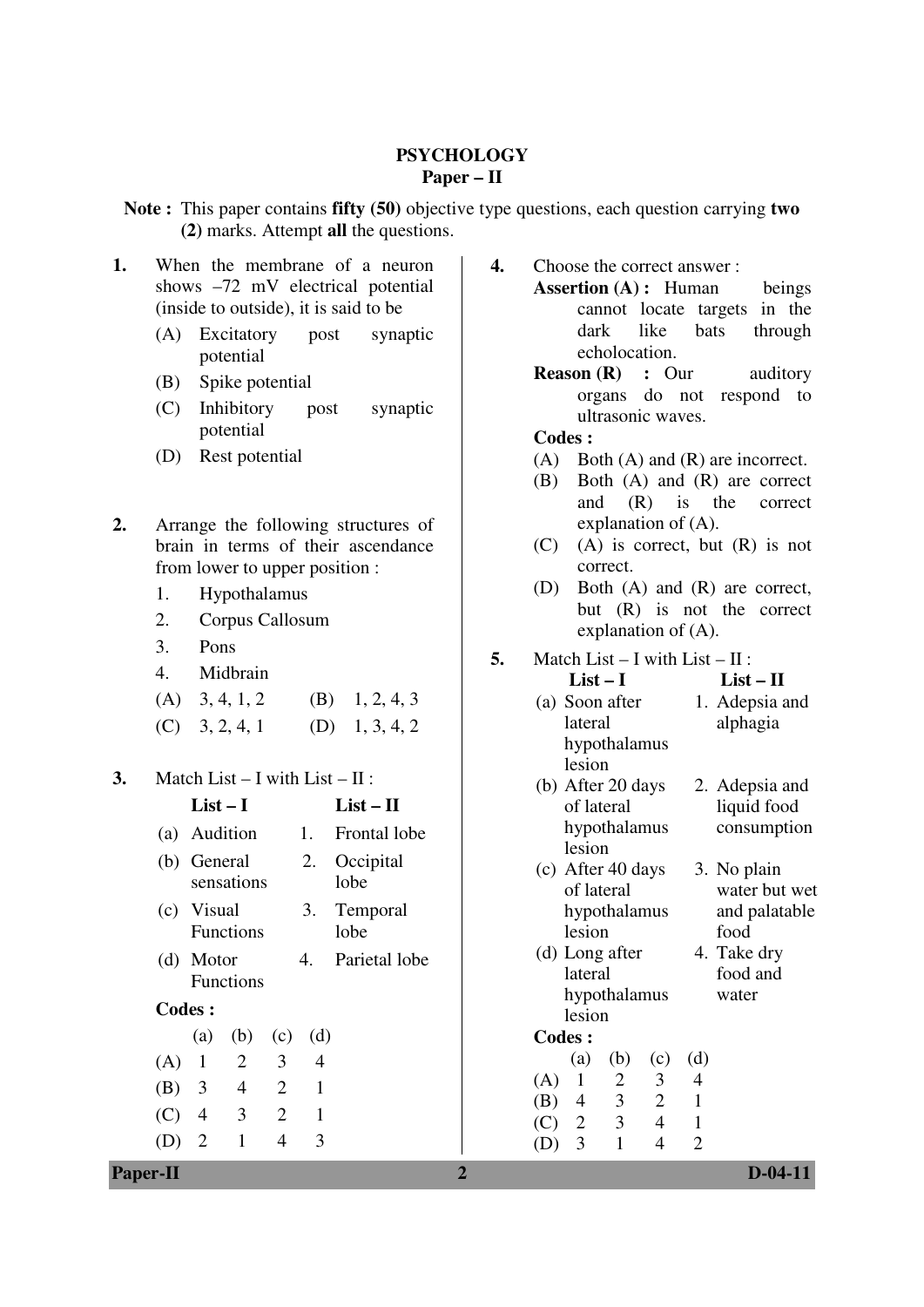# मनोविज्ञान

## ¯ÖÏ¿®Ö¯Ö¡Ö **– II**

**नोट :** इस प्रश्नपत्र में **पचास** (50) बहु-विकल्पीय प्रश्न हैं । प्रत्येक प्रश्न के **दो** (2) अंक हैं । सभी प्रश्नों के उत्तर दें ।

| जब तंत्रिकाकोशिका की झिल्ली $-72$ mV<br>1.<br>इलेक्ट्रिकल विभव (अंदर से बाहर की ओर)<br>दर्शाती है, इसे कहते हैं<br>(A) उत्तेजनकारी पश्च साइनेप्टिक विभव<br>तकुआ विभव<br>(B)<br>(C) अवरोधक पश्च साइनेप्टिक विभव<br>विराम विभव<br>(D)<br>नीचे से ऊपर की ओर उनके अवरोह के रूप में<br>2.<br>मस्तिष्क के निम्नलिखित संरचनाओं को<br>व्यवस्थित करें :<br>हाइपोथेलमस<br>1. | सही उत्तर चुनिए ।<br>4.<br><b>अभिकथन (A)</b> : मानव, चमगादड़ की भांति<br>ईकोलोकेशन से अंधेरे में अपने लक्ष्य<br>का पता नहीं लगा पाते हैं ।<br>कारण (R) : हमारे श्रवण अंग पराश्रव्य तरंगों<br>में कार्य नहीं कर पाते हैं ।<br>कूट :<br>(A) (A) और (R) दोनों सही नहीं हैं ।<br>(A) और (R) दोनों सही हैं और (R),<br>(B)<br>(A) की सही व्याख्या है ।<br>(A) सही है, लेकिन (R) सही नहीं है ।<br>(C)<br>(A) और (R) दोनों सही हैं, लेकिन<br>(D)<br>(R), (A) की सही व्याख्या नहीं है । |
|--------------------------------------------------------------------------------------------------------------------------------------------------------------------------------------------------------------------------------------------------------------------------------------------------------------------------------------------------------------------|--------------------------------------------------------------------------------------------------------------------------------------------------------------------------------------------------------------------------------------------------------------------------------------------------------------------------------------------------------------------------------------------------------------------------------------------------------------------------------|
| महासंयोजक पिंड<br>2.<br>पोन्स<br>3 <sub>1</sub><br>मध्य मस्तिष्क<br>4.<br>(A) $3, 4, 1, 2$ (B) $1, 2, 4, 3$<br>$(C)$ 3, 2, 4, 1 $(D)$ 1, 3, 4, 2                                                                                                                                                                                                                   | सूची-I को सूची-II के साथ सुमेलित करें :<br>5.<br>सूची-II<br>सूची-I<br>(a) उत्तरवर्ती 1. एडेप्सिया और<br>अल्फाजिया<br>हाइपोथेलेमस तनन<br>के तत्काल बाद<br>2. एडेप्सिया और<br>(b) उत्तरवर्ती<br>हाइपोथेलेमस तनन<br>तरल खाद्य<br>उपभोग                                                                                                                                                                                                                                            |
| सूची-I को सूची-II के साथ सुमेलित करें :<br>3.<br>सूची-I<br>सूची-II<br>अग्र खंड<br>श्रवण<br>$\overline{1}$ .<br>(a)<br>(b) सामान्य संवेदन 2. पश्च कपालखंड<br>(c) दृश्य कार्य<br>3.<br>शंख खंड<br>(d) गतिक कार्य 4. भित्ति खंड<br>कूट :                                                                                                                              | के 20 दिन बाद<br>(c) उत्तरवर्ती<br>3. सामान्य पानी<br>नहीं अपितु नम<br>हाइपोथेलेमस तनन<br>और स्वादिष्ट<br>के 40 दिन बाद<br>खाद्य<br>(d) उत्तरवर्ती                  4. शुष्क खाद्य और<br>हाइपोथेलेमस तनन<br>पानी<br>के काफी समय<br>बाद                                                                                                                                                                                                                                         |
| (b)<br>(a)<br>(d)<br>(c)<br>3<br>$\mathbf{2}$<br>(A)<br>$\overline{4}$<br>$\mathbf{1}$<br>$\overline{2}$<br>(B)<br>3<br>$\overline{4}$<br>$\mathbf{1}$<br>$\overline{2}$<br>(C)<br>$\overline{4}$<br>$\mathfrak{Z}$<br>$\mathbf{1}$<br>(D)<br>$\overline{2}$<br>$\mathbf{1}$<br>$\overline{\mathcal{A}}$<br>3                                                      | कूट :<br>(d)<br>(a)<br>(b)<br>(c)<br>(A)<br>$\mathbf{1}$<br>$\overline{2}$<br>3<br>$\overline{4}$<br>$\overline{2}$<br>3<br>(B)<br>$\mathbf{1}$<br>4<br>3<br>(C)<br>$\overline{4}$<br>$\mathbf{1}$<br>$\overline{2}$<br>3<br>$\mathbf{2}$<br>$\mathbf{1}$<br>(D)<br>$\overline{4}$                                                                                                                                                                                             |
| $D-04-11$                                                                                                                                                                                                                                                                                                                                                          | Paper-II<br>3                                                                                                                                                                                                                                                                                                                                                                                                                                                                  |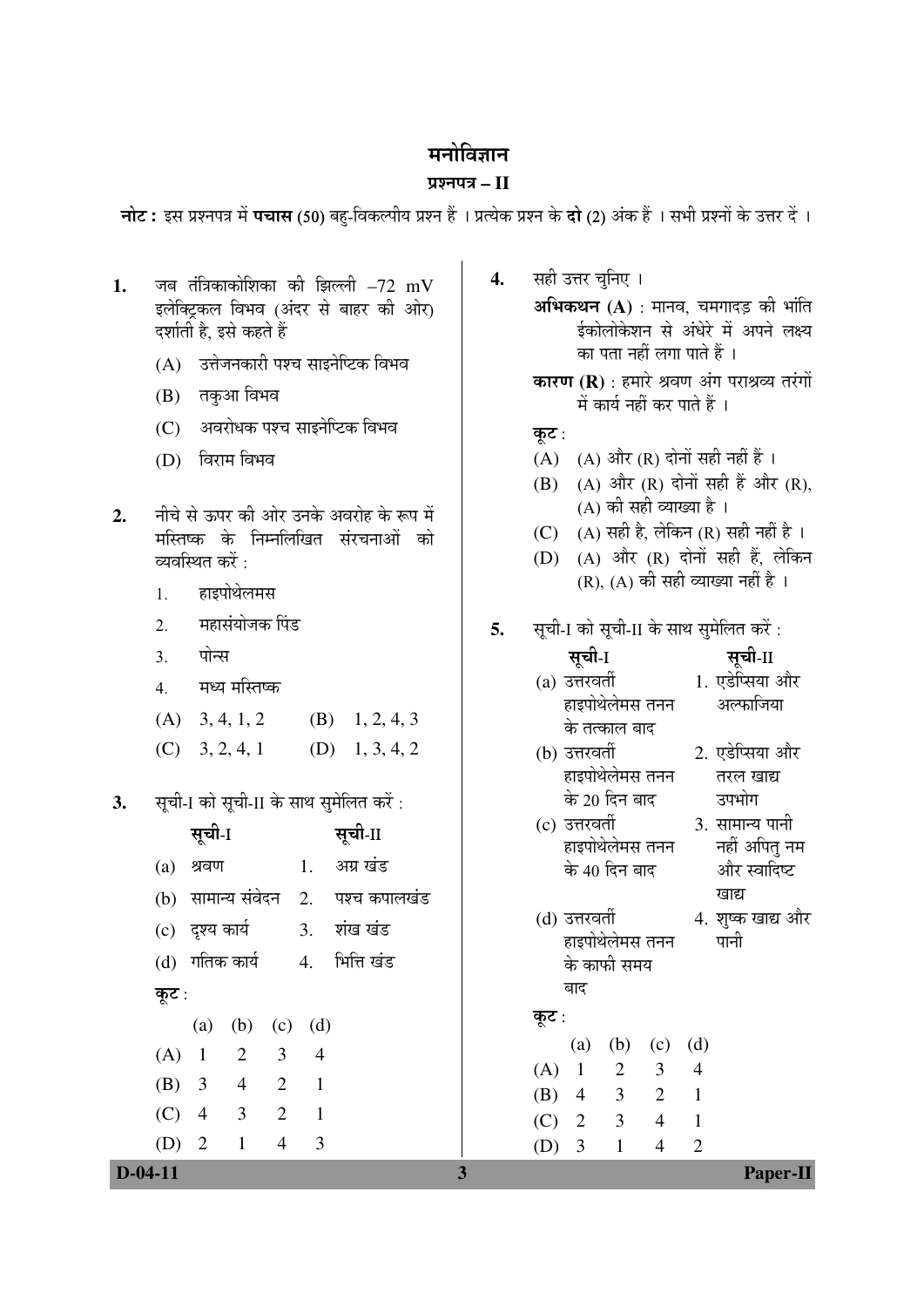**6.** Choose the correct answer :

**Assertion (A) :** Lateral hypothalamus is the hunger centre.

- **Reason (R) :** Electrical stimulation of lateral hypothalamus shall make the animal stop eating.
- (A) (A) is correct, but  $(R)$  is not.
- $(B)$  (A) and  $(R)$  are correct and  $(R)$  is the correct explanation of (A).
- $(C)$  (A) is not correct, but  $(R)$  is the correct statement.
- (D) Neither (A) is correct nor (R) is correct.
- **7.** Choose the correct sequencing of brain waves as per their increasing cycle per second (Hz).
	- (A) Alpha, Beta, Theta, Delta
	- (B) Beta, Delta, Alpha, Theta
	- (C) Delta, Theta, Alpha, Beta
	- (D) Theta, Beta, Delta, Alpha

## **8.** Choose the odd one :

- (A) Pituitary gland
- (B) Cardiac muscle
- (C) Tendons
- (D) Skeletal muscle
- **9.** Choose the odd one :
	- (A) Need (B) Incentive
	- (C) Drive (D) Punishment

#### **10.** Choose the correct answer :

- Assertion (A) : Error variance in Latin Square Design is less than the error variance in Randomized Group Design.
	- **Reason (R)** : By increasing the number of independent variables, we can reduce error variance.
	- (A) Both (A) and (R) are correct, but (R) is not the correct explanation of (A).
	- (B) Neither (A) is correct nor (R) is correct.
	- (C) (A) is correct, but (R) is incorrect.
	- (D) Both (A) and (R) are correct and (R) is the correct explanation of (A).

**11.** Choose the correct answer :

**Assertion (A) :** Scales are indirect method of measuring attitudes.

- **Reason (R) : Scales can measure** all aspects of human behaviour.
- (A) Both (A) and (R) are correct, but (R) is not the correct explanation of (A).
- (B) Neither (A) nor (R) is correct.
- (C) (A) is correct, but (R) is incorrect.
- (D) Both (A) and (R) are correct and (R) is the correct explanation of (A).
- **12.** Arrange the following errors in a sequence in which they appear in the research process :
	- 1. Non-representative sample
	- 2. Type-I or Type-II error
	- 3. False hypothesis
	- 4. Bias in scoring

| (A) 3   |                       | 4 | $\mathbf{2}$ |
|---------|-----------------------|---|--------------|
| $(B)$ 1 | $\overline{3}$        | 2 |              |
| $(C)$ 3 | $\overline{2}$        | 4 | Ι.           |
|         | (D) $1\quad 2\quad 3$ |   |              |

- **13.** Arrange the following norms in terms of their increasing rigourness :
	- 1. Standard Score
	- 2. Normalised Standard Score
	- 3. Percentile
	- 4. Deviation Score
	- (A) 3 4 1 2 (B) 1 4 3 2 (C) 2 4 3 1
	- (D) 4 3 1 2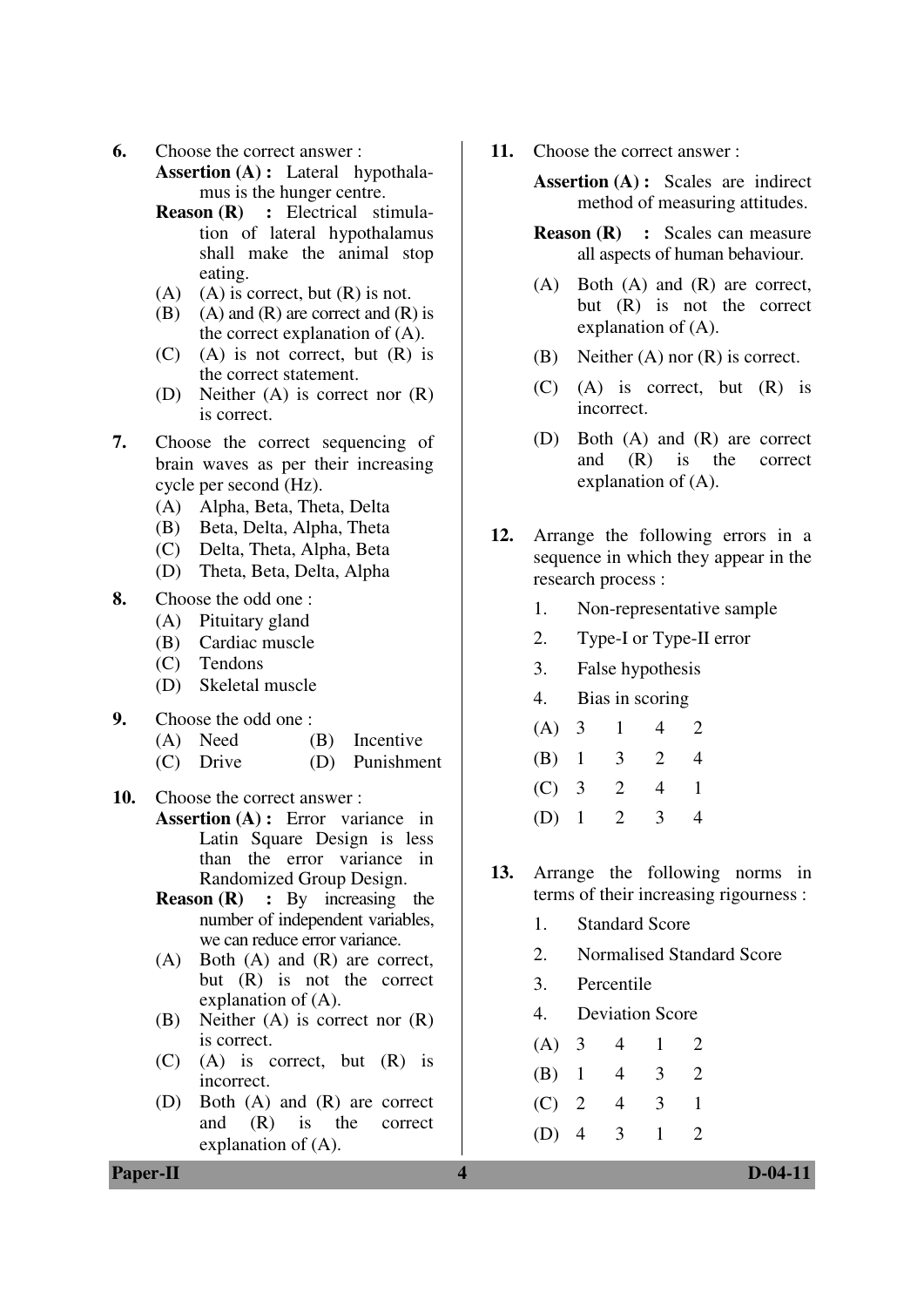- **6.** सही उत्तर चनिए ।
	- **अभिकथन (A)** : उत्तरवर्ती हाइपोथेलेमस, भृख का केंद्र है ।
	- **कारण (R)** : उत्तरवर्ती हाइपोथेलेमस की वैद्यत प्रेरणा पशुओं को भोजन करने से रोकती है ।
	- (A)  $(A)$  सही है, लेकिन (R) सही नहीं है ।
	- (B) (A) और (R) सही हैं और (R), (A) को सही व्याख्या है ।
	- $(C)$   $(A)$  सही नहीं है लेकिन  $(R)$  सही कथन है ।
	- (D)  $(A)$  और  $(R)$  दोनों सही नहीं हैं।
- **7.** मस्तिष्क तरंगों को उनके प्रति सेकेंड (Hz) बढ़ते हुए चक्र के अनुसार सही क्रम में लगाएँ :
	- $(A)$  अल्फा, बीटा, थीटा, डेल्टा
	- $(B)$  बीटा, डेल्टा, अल्फा. थीटा
	- (C) डेल्टा, थीटा, अल्फा, बीटा
	- (D) थीटा, बीटा, डेल्टा, अल्फा
- **8.** विषम को चुनिए :
	- $(A)$  पीयुष ग्रंथि
	- (B) हृदय पेशी
	- (C) कंडरा
	- (D) कंकालीय पेशी
- **9.** विषम को चुनिए :
	- $(A)$  आवश्यकता  $(B)$  प्रोत्साहन
	- $(C)$  प्रेरणा  $(D)$  दंड
- 10. सही उत्तर चुनिए ।
	- **अभिकथन (A)** : लैटिन चतुर्भुज डिज़ाइन में त्रटि विचरण यादच्छिक समह डिज़ाइन की अपेक्षा कम होता है ।
	- **कारण (R)** : स्वतंत्र चरों की संख्या बढ़ाकर हम त्रटि विचरण घटा सकते हैं ।
	- $(A)$   $(A)$  और  $(R)$  दोनों सही हैं लेकिन  $(R)$ , (A) की सही व्याख्या नहीं है ।
	- $(B)$   $\overrightarrow{H}$   $\overrightarrow{H}$   $(A)$   $\overrightarrow{H}$  $\overrightarrow{B}$   $\overrightarrow{H}$  $\overrightarrow{H}$  $\overrightarrow{H}$  $\overrightarrow{H}$  $\overrightarrow{H}$  $\overrightarrow{H}$  $\overrightarrow{H}$
	- (C)  $(A)$  सही है लेकिन (R) सही नहीं है ।
	- (D)  $(A)$  और  $(R)$  दोनों सही हैं और  $(R)$ , (A) की सही व्याख्या है ।

11. सही उत्तर चुनिए ।

**अभिकथन (A)** : मापनी, अभिवृत्ति को मापने को अप्रत्यक्ष विधि है ।

- **कारण (R)** : मापनी से मानव व्यवहार के सभी पहलओं को माप सकते हैं ।
- $(A)$   $(A)$  और  $(R)$  दोनों सही हैं लेकिन  $(R)$ , (A) की सही व्याख्या नहीं है ।
- (B)  $\vec{A}$  न तो (A) और न ही (R) सही है।
- (C)  $(A)$  सही है लेकिन (R) सही नहीं है ।
- (D) (A) और (R) दोनों सही हैं और (R), (A) की सही व्याख्या है ।
- 12. निम्नलिखित त्रुटियों को उस क्रम में व्यवस्थित करें, जिसमें वे अनुसंधान की प्रक्रिया में सामने आती हैं ।
	- <u>।</u> गैर-निरूपणात्मक प्रतिदर्श
	- 2. टाइप-I या टाइप-II त्रूटि
	- 3. मिथ्या परिकल्पना
	- 4. समंक प्रदान करने में अभिनति

| (A) 3   | $\pm$                 | 4   | $\mathbf{2}$ |
|---------|-----------------------|-----|--------------|
|         | $(B)$ 1 3 2           |     | 4            |
| $(C)$ 3 | 2                     | 4 1 |              |
|         | (D) $1\quad 2\quad 3$ |     |              |

- 1**3.** निम्नलिखित मानकों को उनकी बढ़ती हई कठोरता के अनुसार व्यवस्थित करें :
	- 1. मानक समंक
	- 2. सामान्य मानक समंक
	- 3. शतमक
	- 4. व्यतिक्रम समंक

| (A) 3     | 4 | $1 -$ | 2              |
|-----------|---|-------|----------------|
| $(B)$ 1 4 |   | 3     | $\overline{2}$ |
| $(C)$ 2   | 4 | 3     |                |
| (D) 4     |   | 3 1   | 2              |

**D-04-11** Paper-II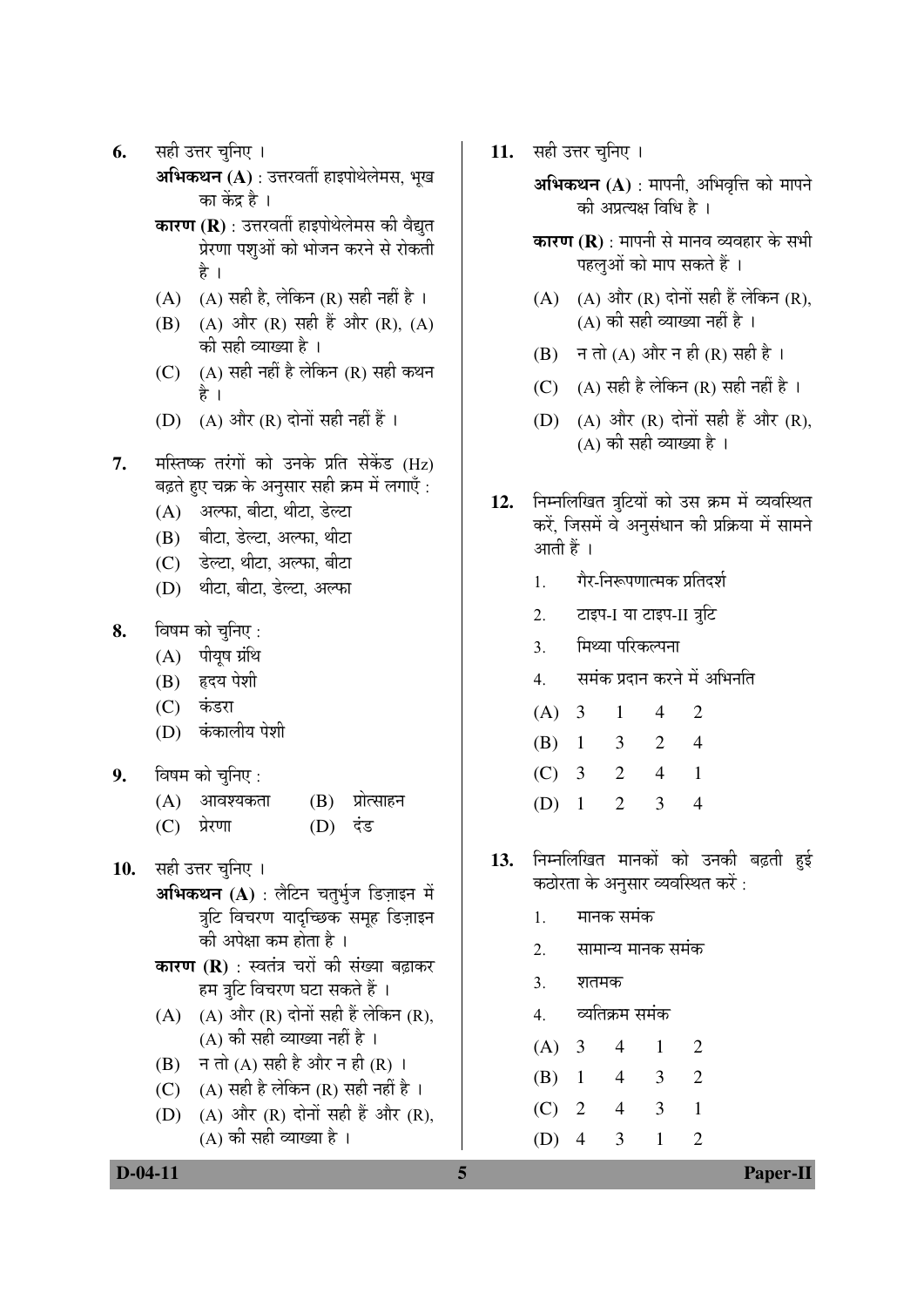| 14.<br>Match List $- I$ with List $- II$ :                                   | 17. | NEO-PI personality Inventory is                               |
|------------------------------------------------------------------------------|-----|---------------------------------------------------------------|
| $List-I$<br>$List - II$                                                      |     | based on                                                      |
| (a) Single<br>Kruskal Wallis<br>1.                                           |     | (A)<br>Behaviouristic Approach                                |
| Sample<br><b>Test</b>                                                        |     | Cognitive Approach<br>(B)                                     |
| (b) Matched<br>Wilcoxon Sign<br>2.<br>Groups<br><b>Test</b>                  |     | (C)<br>Psycho-dynamic Approach                                |
| (c) Two<br>3.<br>Chi-Square                                                  |     | (D)<br><b>Trait Approach</b>                                  |
| Independent<br>Test                                                          |     |                                                               |
| Groups                                                                       | 18. | Cattell's Culture Fair Intelligence                           |
| (d) More than $4$ .<br>Mann-Whitney                                          |     | Test is an example of                                         |
| two Groups<br><b>U</b> Test                                                  |     | <b>Speed Test</b><br>(A)                                      |
| <b>Codes:</b>                                                                |     | Power Test<br>(B)                                             |
| (b)<br>(c)<br>(d)<br>(a)<br>(A)<br>3<br>$\overline{c}$<br>1<br>4             |     | Speed Cum Power Test<br>(C)                                   |
| $\mathfrak{Z}$<br>2<br>$\mathbf{1}$<br>$\overline{4}$<br>(B)                 |     | <b>Verbal Test</b><br>(D)                                     |
| $\overline{1}$<br>$\overline{2}$<br>$\frac{3}{3}$<br>$\overline{4}$<br>(C)   |     |                                                               |
| $\overline{2}$<br>$\mathbf{1}$<br>$\overline{4}$<br>(D)                      | 19. | Which of the following is not a non-                          |
| Match List $- I$ with List $- II$ :<br>15.                                   |     | parametric test?                                              |
| $List-I$<br>$List - II$                                                      |     | Kruskal – Wallis Test<br>(A)                                  |
| (a) Murray<br>1. Word                                                        |     | Friedman's Test<br>(B)                                        |
| <b>Association Test</b>                                                      |     | Fisher's Ratio<br>(C)                                         |
| 2. Culture Fair<br>(b) Eysenck                                               |     |                                                               |
| Intelligence Test<br>Cattell<br>3. Thematic<br>(c)                           |     | (D)<br>Kalmogrov-Smirnov's Test                               |
| Apperception                                                                 | 20. | Match List $- I$ with List $- II$ :                           |
| <b>Test</b>                                                                  |     |                                                               |
| 4. Maudsley<br>(d) Kent                                                      |     | $List-I$<br>$List - II$                                       |
| Rosenoff<br>Personality                                                      |     | Thurstone 1. Equal-appearing<br>(a)                           |
| Inventory                                                                    |     | scale                                                         |
| <b>Codes:</b>                                                                |     | Guttman<br>2. Social Distance<br>(b)<br>Scale                 |
| (d)<br>(b)<br>(c)<br>$\left( a\right)$<br>$\mathbf{2}$<br>(A)<br>3<br>1<br>4 |     |                                                               |
| 3<br>$\overline{2}$<br>$\mathbf{1}$<br>(B)<br>4                              |     | 3. Summated Rating<br>Osgood<br>(c)                           |
|                                                                              |     |                                                               |
| $\mathfrak{Z}$<br>(C)<br>$\overline{4}$<br>$\mathbf{1}$                      |     | Scale                                                         |
| $\frac{2}{2}$<br>$\mathbf{1}$<br>3<br>$\overline{4}$<br>(D)                  |     | (d) Bogardus<br>4. Semantic                                   |
| Power of a statistical test is defined<br>16.                                |     | <b>Differential Scale</b>                                     |
| as the                                                                       |     | <b>Codes:</b>                                                 |
| Ability<br>false<br>(A)<br>reject<br>to<br>a                                 |     | (a)<br>(d)<br>(b)<br>(c)                                      |
| hypothesis.                                                                  |     | $\overline{2}$<br>$\overline{4}$<br>3<br>(A)<br>$\mathbf{1}$  |
| Ability to<br>(B)<br>accept<br>true<br>a                                     |     | $\overline{2}$<br>3<br>$4\overline{ }$<br>(B)<br>$\mathbf{1}$ |
| hypothesis.                                                                  |     | $\overline{2}$<br>$\overline{4}$<br>(C)<br>3<br>$\mathbf{1}$  |
| Ability of a test to reject a false<br>(C)                                   |     | 3<br>$\mathbf{1}$<br>(D)<br>2<br>$\overline{4}$               |
| hypothesis in comparison to                                                  |     |                                                               |
| another test.<br>Ability of a test to accept a true<br>(D)                   | 21. | The method of Loci-Loci refers to                             |
| hypothesis in comparison to                                                  |     | Patterns<br>(B)<br>Process<br>(A)                             |
| another test.                                                                |     | Place<br>Position<br>(C)<br>(D)                               |

|     |                                                              | based on      |                                                |                |                | 17. NEO-PI personality Inventory is   |  |  |  |
|-----|--------------------------------------------------------------|---------------|------------------------------------------------|----------------|----------------|---------------------------------------|--|--|--|
|     |                                                              |               |                                                |                |                | (A) Behaviouristic Approach           |  |  |  |
|     |                                                              |               | (B) Cognitive Approach                         |                |                |                                       |  |  |  |
|     |                                                              |               |                                                |                |                | (C) Psycho-dynamic Approach           |  |  |  |
|     |                                                              |               | (D) Trait Approach                             |                |                |                                       |  |  |  |
| 18. | Cattell's Culture Fair Intelligence<br>Test is an example of |               |                                                |                |                |                                       |  |  |  |
|     |                                                              |               | (A) Speed Test                                 |                |                |                                       |  |  |  |
|     |                                                              |               | (B) Power Test                                 |                |                |                                       |  |  |  |
|     |                                                              |               |                                                |                |                | (C) Speed Cum Power Test              |  |  |  |
|     |                                                              |               | (D) Verbal Test                                |                |                |                                       |  |  |  |
| 19. |                                                              |               | parametric test?                               |                |                | Which of the following is not a non-  |  |  |  |
|     |                                                              |               | (A) Kruskal – Wallis Test                      |                |                |                                       |  |  |  |
|     |                                                              |               | (B) Friedman's Test                            |                |                |                                       |  |  |  |
|     |                                                              |               | (C) Fisher's Ratio                             |                |                |                                       |  |  |  |
|     |                                                              |               |                                                |                |                | (D) Kalmogrov-Smirnov's Test          |  |  |  |
|     |                                                              |               | <b>20.</b> Match List $- I$ with List $- II$ : |                |                |                                       |  |  |  |
|     |                                                              | $List-I$      |                                                |                |                | $List - II$                           |  |  |  |
|     |                                                              |               |                                                |                | scale          | (a) Thurstone 1. Equal-appearing      |  |  |  |
|     |                                                              |               |                                                |                | Scale          | (b) Guttman 2. Social Distance        |  |  |  |
|     |                                                              | (c) Osgood    |                                                |                | Scale          | 3. Summated Rating                    |  |  |  |
|     |                                                              |               | (d) Bogardus 4. Semantic                       |                |                | Differential Scale                    |  |  |  |
|     |                                                              | <b>Codes:</b> |                                                |                |                |                                       |  |  |  |
|     |                                                              |               | (a) (b) (c) (d)                                |                |                |                                       |  |  |  |
|     |                                                              | (A) 2 4       |                                                | $\overline{1}$ | 3              |                                       |  |  |  |
|     |                                                              |               | (B) $1 \quad 3 \quad 4 \quad 2$                |                |                |                                       |  |  |  |
|     |                                                              |               | (C) 3 2 1 4                                    |                |                |                                       |  |  |  |
|     |                                                              | $(D)$ 2       | $\overline{4}$                                 | 3 <sup>7</sup> | $\overline{1}$ |                                       |  |  |  |
|     |                                                              |               |                                                |                |                | 21. The method of Loci-Loci refers to |  |  |  |
|     |                                                              |               |                                                |                |                | (A) Patterns (B) Process              |  |  |  |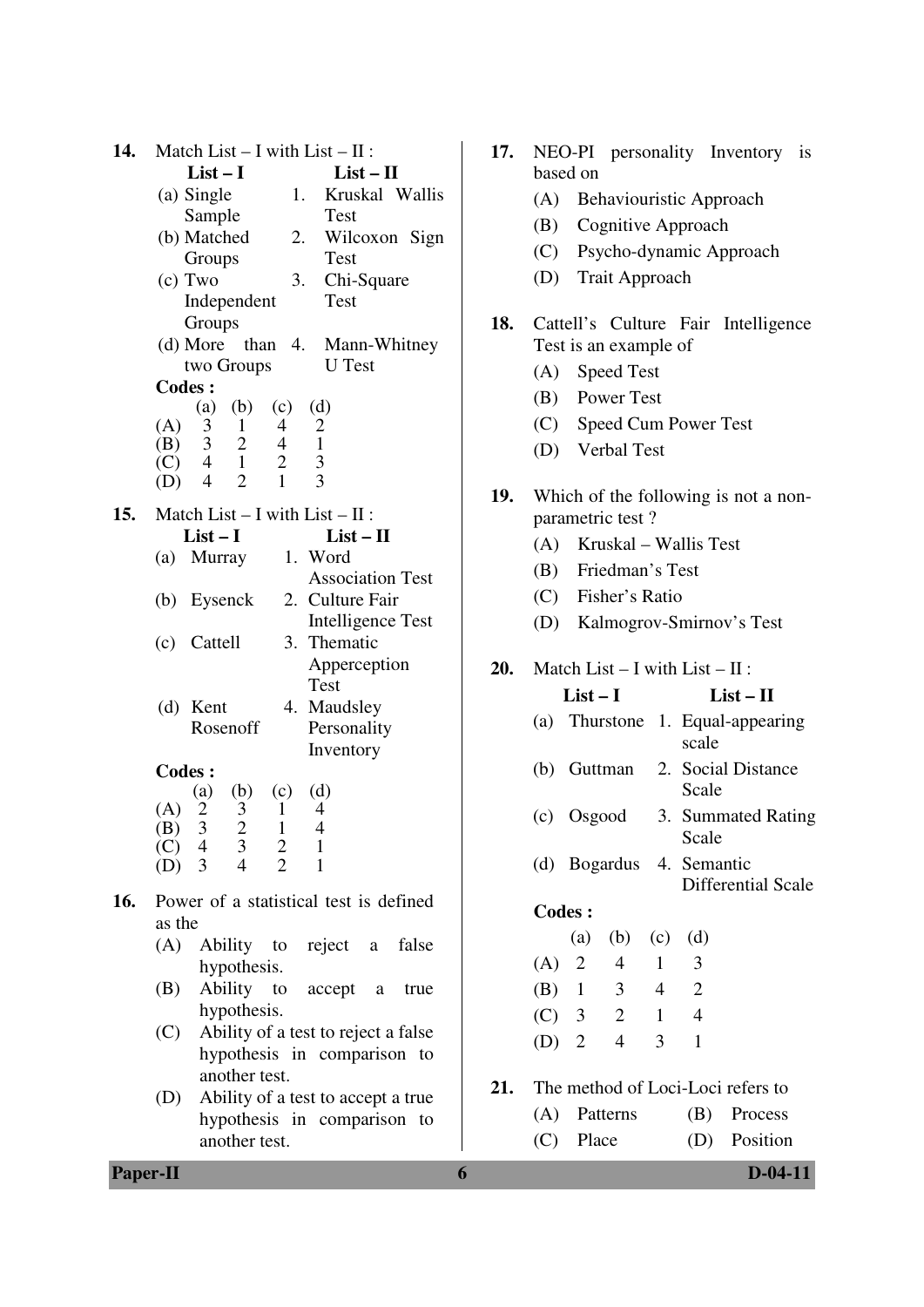| 14. | सूची-I को सूची-II के साथ सुमेलित करें :                                                                                                                  | 17.            | NEO-PI व्यक्तित्व सूची, निम्नलिखित पर                         |
|-----|----------------------------------------------------------------------------------------------------------------------------------------------------------|----------------|---------------------------------------------------------------|
|     | सूची-1<br>सूची-II                                                                                                                                        |                | आधारित है :                                                   |
|     | (a) एकल प्रतिदर्श<br>1.<br>कुस्कल                                                                                                                        |                | (A) व्यवहार संबंधी उपागम                                      |
|     | वालीस परीक्षण                                                                                                                                            |                | संज्ञानात्मक उपागम<br>(B)                                     |
|     | 2. विलकोक्सन<br>(b) सुमेलित समूह<br>संकेत परीक्षण                                                                                                        |                | मनो-गतिशील उपागम<br>(C)                                       |
|     | (c) दो स्वतंत्र समूह<br>3. काई-स्क्वेयर                                                                                                                  |                | विशेषक उपागम<br>(D)                                           |
|     | परीक्षण                                                                                                                                                  |                |                                                               |
|     | मान-विटने<br>(d) दो से अधिक समूह 4.<br>यू                                                                                                                | 18.            | कैटल संस्कृति संभाव्य बुद्धि<br>परीक्षण                       |
|     | परीक्षण                                                                                                                                                  |                | निम्नलिखित का उदाहरण है:                                      |
|     | कूट :                                                                                                                                                    |                | गति परीक्षण<br>(A)                                            |
|     | (b)<br>(c)<br>(d)<br>$\left( a\right)$                                                                                                                   |                | शक्ति परीक्षण<br>(B)                                          |
|     | (A) $\begin{array}{ccc} & (4) & (5) & (7) & (8) \\ (1) & 3 & 1 & 4 & 2 \\ (2) & 4 & 1 & 2 & 3 \\ (2) & 4 & 1 & 2 & 3 \\ (3) & 4 & 2 & 1 & 3 \end{array}$ |                | गति एवं शक्ति परीक्षण<br>(C)                                  |
|     |                                                                                                                                                          |                | मौखिक परीक्षण<br>(D)                                          |
|     | (D)                                                                                                                                                      |                |                                                               |
| 15. | सूची-I को सूची-II के साथ सुमेलित करें:                                                                                                                   | 19.            | निम्नलिखित में से कौन सा गैर-प्राचलिक                         |
|     | सूची-II<br>सूची-I                                                                                                                                        |                | परीक्षण नहीं है ?                                             |
|     | 1. शब्द संयोजन<br>$(a)$ मुरे                                                                                                                             |                | (A) क्रुस्कल – वालीस परीक्षण                                  |
|     | परीक्षण                                                                                                                                                  |                | फ्राइमैन परीक्षण<br>(B)                                       |
|     | संस्कृति संभाव्य<br>(b) इसेन्क<br>2.                                                                                                                     |                | फिशर अनुपात<br>(C)                                            |
|     | बुद्धि परीक्षण                                                                                                                                           |                | कालमोग्रोव – स्मिरनोव परीक्षण<br>(D)                          |
|     | थिमेटिक आत्मबोध<br>कैटल<br>3.<br>(c)<br>परीक्षण                                                                                                          | 20.            | सूची-I को सूची-II के साथ सुमेलित करें :                       |
|     | (d) केंट रोज़ेनोफ<br>मौडस्ले व्यक्तित्व<br>4.                                                                                                            |                | सूची-I                                                        |
|     | परीक्षण                                                                                                                                                  |                | सूची-II                                                       |
|     | कूट :                                                                                                                                                    |                | (a) थ्रस्टोन<br>1.<br>समान-प्रकटन माप                         |
|     | (d)<br>(c)<br>(a)                                                                                                                                        |                | 2. सामाजिक दूरवर्ती माप<br>(b) गटमैन                          |
|     | $\begin{pmatrix} 1 \\ 3 \\ 2 \end{pmatrix}$<br>$\frac{2}{3}$<br>(A)<br>$\mathbf{1}$<br>$\frac{4}{4}$<br>(B)<br>$\mathbf{1}$                              |                | समाकलित काटि<br>ओसगुड<br>3.<br>(c)<br>निर्धारण माप            |
|     | (C)<br>$\overline{4}$<br>$\frac{2}{\sqrt{2}}$<br>$\frac{3}{4}$<br>$\perp$                                                                                |                | (d) बोगरडस 4. शब्दार्थ विभेदक माप                             |
|     | $\overline{2}$<br>3<br>(D)                                                                                                                               |                |                                                               |
| 16. | सांख्यिकी परीक्षण की शक्ति को इस प्रकार                                                                                                                  |                | कूट :                                                         |
|     | परिभाषित किया जाता है                                                                                                                                    |                | (b)<br>$(c)$ $(d)$<br>(a)<br>2<br>$4\quad$<br>1<br>3<br>(A)   |
|     | (A) मिथ्या परिकल्पना को अस्वीकार करने                                                                                                                    |                | $\overline{2}$<br>$(B)$ 1<br>3 <sup>7</sup><br>$\overline{4}$ |
|     | की क्षमता                                                                                                                                                |                | $(C)$ 3<br>$\overline{4}$<br>$\overline{2}$<br>1              |
|     | सत्य परिकल्पना को स्वीकार करने की<br>(B)                                                                                                                 |                | $\mathbf{1}$<br>$(D)$ 2<br>$\overline{4}$<br>3                |
|     | क्षमता<br>अन्य परीक्षण की तुलना में मिथ्या<br>(C)                                                                                                        |                |                                                               |
|     | परिकल्पना को अस्वीकार करने के                                                                                                                            | 21.            | स्थानक-स्थानक विधि निम्नलिखित को दर्शाती                      |
|     | परीक्षण की क्षमता                                                                                                                                        |                | है :                                                          |
|     | अन्य परीक्षण की तुलना में सत्य<br>(D)                                                                                                                    |                | प्रक्रिया<br>(A) नमूने<br>(B)                                 |
|     | परिकल्पना को स्वीकार करने के<br>परीक्षण की क्षमता                                                                                                        |                | स्थिति<br>(C)<br>स्थान<br>(D)                                 |
|     |                                                                                                                                                          |                |                                                               |
|     | $D-04-11$                                                                                                                                                | $\overline{7}$ | Paper-II                                                      |

|     | 17. NEO-PI व्यक्तित्व सूची, निम्नलिखित पर<br>आधारित है : |  |  |  |  |  |  |  |
|-----|----------------------------------------------------------|--|--|--|--|--|--|--|
|     | (A) व्यवहार संबंधी उपागम                                 |  |  |  |  |  |  |  |
|     | (B) संज्ञानात्मक उपागम                                   |  |  |  |  |  |  |  |
|     | (C) मनो-गतिशील उपागम                                     |  |  |  |  |  |  |  |
|     | (D) विशेषक उपागम                                         |  |  |  |  |  |  |  |
|     | 18. कैटल संस्कृति संभाव्य बुद्धि परीक्षण                 |  |  |  |  |  |  |  |
|     | निम्नलिखित का उदाहरण है :                                |  |  |  |  |  |  |  |
|     | (A) गति परीक्षण                                          |  |  |  |  |  |  |  |
|     | (B) शक्ति परीक्षण                                        |  |  |  |  |  |  |  |
|     | (C) गति एवं शक्ति परीक्षण                                |  |  |  |  |  |  |  |
|     | (D) मौखिक परीक्षण                                        |  |  |  |  |  |  |  |
| 19. | निम्नलिखित में से कौन सा गैर-प्राचलिक                    |  |  |  |  |  |  |  |
|     | परीक्षण नहीं है ?                                        |  |  |  |  |  |  |  |
|     | (A) क्रुस्कल – वालीस परीक्षण                             |  |  |  |  |  |  |  |
|     | (B) फ्राइमैन परीक्षण                                     |  |  |  |  |  |  |  |
|     | (C) फिशर अनुपात                                          |  |  |  |  |  |  |  |
|     | (D) कालमोग्रोव – स्मिरनोव परीक्षण                        |  |  |  |  |  |  |  |
| 20. | सूची-I को सूची-II के साथ सुमेलित करें :                  |  |  |  |  |  |  |  |
|     | सूची-I सूची-II                                           |  |  |  |  |  |  |  |
|     | (a) थ्रस्टोन 1. समान-प्रकटन माप                          |  |  |  |  |  |  |  |
|     | (b) गटमैन 2. सामाजिक दूरवर्ती माप                        |  |  |  |  |  |  |  |
|     | (c) ओसगुड 3. समाकलित काटि                                |  |  |  |  |  |  |  |
|     | निर्धारण माप                                             |  |  |  |  |  |  |  |
|     | (d) बोगरडस 4. शब्दार्थ विभेदक माप                        |  |  |  |  |  |  |  |
|     | कूट:                                                     |  |  |  |  |  |  |  |
|     | (a) (b) (c) (d)                                          |  |  |  |  |  |  |  |
|     | (A) 2 4 1 3                                              |  |  |  |  |  |  |  |
|     | (B) 1 3 4 2                                              |  |  |  |  |  |  |  |
|     | $(C)$ 3 2 1 4<br>(D) 2 4 3 1                             |  |  |  |  |  |  |  |
|     |                                                          |  |  |  |  |  |  |  |
|     | $21.$ स्थानक-स्थानक विधि निम्नलिखित को दर्शाती           |  |  |  |  |  |  |  |
|     | है :                                                     |  |  |  |  |  |  |  |
|     | (B) प्रक्रिया<br>(A) नमूने                               |  |  |  |  |  |  |  |
|     | (D) स्थिति<br>$(C)$ स्थान                                |  |  |  |  |  |  |  |
|     |                                                          |  |  |  |  |  |  |  |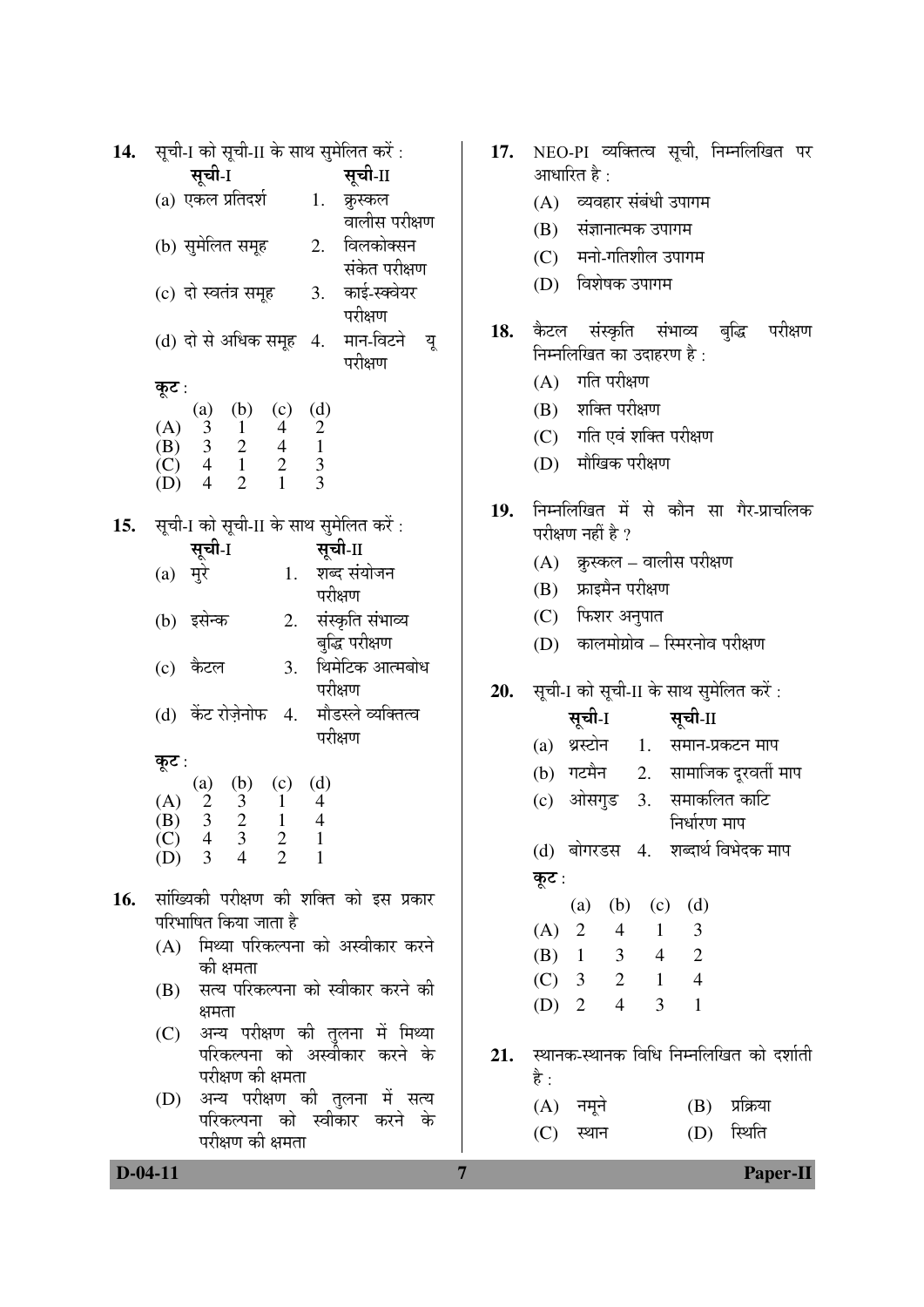| 22.                                | Match List $- I$ with List $- II$ :<br>$List-I$<br>(a) Episodic<br>Memory<br>(b) Sensory<br>Memory<br>(c) Semantic<br>Memory                                  | $List - II$<br>1. Makes use of<br>language<br>possible<br>2. Stores memories<br>of specific past<br>events<br>3. Registers<br>information from<br>the senses   | 24. | The apparent size of an after image<br>is directly related to the apparent<br>distance of the surface on which it is<br>perceived refers to<br>Emmert's Law<br>(A)<br>Steven's Power Law<br>(B)<br>Fechner's Law<br>(C)<br>Weber's Ratio<br>(D)                                             |
|------------------------------------|---------------------------------------------------------------------------------------------------------------------------------------------------------------|----------------------------------------------------------------------------------------------------------------------------------------------------------------|-----|---------------------------------------------------------------------------------------------------------------------------------------------------------------------------------------------------------------------------------------------------------------------------------------------|
| <b>Codes:</b><br>(A)<br>(B)        | $(d)$ Visual<br>Sensory<br>Memory<br>(b)<br>(a)<br>(c)<br>$\overline{2}$<br>3<br>$\mathbf{1}$<br>$\overline{2}$<br>$\overline{4}$<br>$\overline{1}$           | 4. Stores memories<br>of visual images<br>(d)<br>$\overline{4}$<br>$\frac{3}{3}$                                                                               | 25. | A visual disorder in which reading is<br>impaired by a perceptual confusion<br>of letters is called<br>(A)<br>Dyslexia<br>(B)<br>Dysosmia<br>(C)<br>Dysgensia<br>(D)<br>Paranoia                                                                                                            |
| (C)<br>(D)<br>23.                  | $\overline{4}$<br>$\overline{2}$<br>$\overline{1}$<br>$\overline{3}$<br>$\overline{4}$<br>2<br>Match List $-$ I with List $-$ II :<br>$List-I$<br>perspective | $\overline{1}$<br>$List - II$<br>(a) Biological 1. Understanding<br>behaviour in<br>terms of<br>unconscious                                                    | 26. | A phenomenon that raises<br>the<br>threshold for a stimulus due to the<br>presence of another stimulus is<br>called<br>$(A)$ Looming<br>Masking<br>(B)<br>Distraction<br>(C)<br>(D)<br>Constancy                                                                                            |
|                                    | perspective                                                                                                                                                   | motives from<br>sexual and<br>aggressive<br>impulses.<br>(b) Behavioural 2. Understanding the<br>neurobiological<br>process that<br>underline<br>behaviour and | 27. | Among the following, which is not a<br>performance test of intelligence?<br>(A)<br>Picture completion<br>(B)<br>Picture arrangement<br>(C)<br>Object assembly<br>Finger-Dexterity<br>(D)                                                                                                    |
|                                    | (c) Psycho-<br>analytic<br>perspective<br>(d) Subjectivist                                                                                                    | mental processes.<br>3. Understanding<br>behaviour from<br>subjective<br>realities people<br>actively construct.<br>4. Understanding                           | 28. | Choose the correct answer:<br><b>Assertion (A) :</b> Pavlov's<br>conditioning is also<br>called<br>respondent conditioning.<br>: Pavlov's condition-<br><b>Reason</b> $(R)$<br>ing is the earliest theory of                                                                                |
| <b>Codes:</b><br>(A)<br>(B)<br>(C) | perspective<br>(b)<br>(a)<br>(c)<br>$\overline{2}$<br>4<br>1<br>$\mathfrak{Z}$<br>$\mathbf{1}$<br>$\overline{4}$<br>3<br>$\mathbf{1}$<br>$\overline{4}$       | observable<br>behaviour in terms<br>of conditioning<br>and reinforcement.<br>(d)<br>$\frac{3}{2}$                                                              |     | conditioning.<br>$(A)$ is correct, but $(R)$ is<br>(A)<br>wrong.<br>Both (A) and (R) are wrong.<br>(B)<br>Both $(A)$ and $(R)$ are correct,<br>(C)<br>but (R) is not the correct<br>explanation of $(A)$ .<br>Both $(A)$ and $(R)$ are correct<br>(D)<br>and<br>(R)<br>is<br>the<br>correct |
| (D)<br><b>Paper-II</b>             | $\overline{3}$<br>$\overline{2}$<br>$\overline{4}$                                                                                                            | $\mathbf{1}$                                                                                                                                                   | 8   | explanation of $(A)$ .<br>$D-04-11$                                                                                                                                                                                                                                                         |

- The apparent size of an after image is directly related to the apparent distance of the surface on which it is perceived refers to
	- (A) Emmert's Law
	- (B) Steven's Power Law
	- (C) Fechner's Law
	- (D) Weber's Ratio
- **25.** A visual disorder in which reading is impaired by a perceptual confusion of letters is called
	- (A) Dyslexia (B) Dysosmia
	- (C) Dysgensia (D) Paranoia
- **26.** A phenomenon that raises the threshold for a stimulus due to the presence of another stimulus is called
	- (A) Looming (B) Masking
	- (C) Distraction (D) Constancy
- **27.** Among the following, which is not a performance test of intelligence ?
	- (A) Picture completion
	- (B) Picture arrangement
	- (C) Object assembly
	- (D) Finger-Dexterity
	- **28.** Choose the correct answer : **Assertion (A) :** Pavlov's conditioning is also called respondent conditioning.
		- **Reason (R) :** Pavlov's conditioning is the earliest theory of conditioning.
		- (A) (A) is correct, but (R) is wrong.
		- (B) Both (A) and (R) are wrong.
		- (C) Both (A) and (R) are correct, but (R) is not the correct explanation of (A).
		- (D) Both (A) and (R) are correct and (R) is the correct explanation of (A).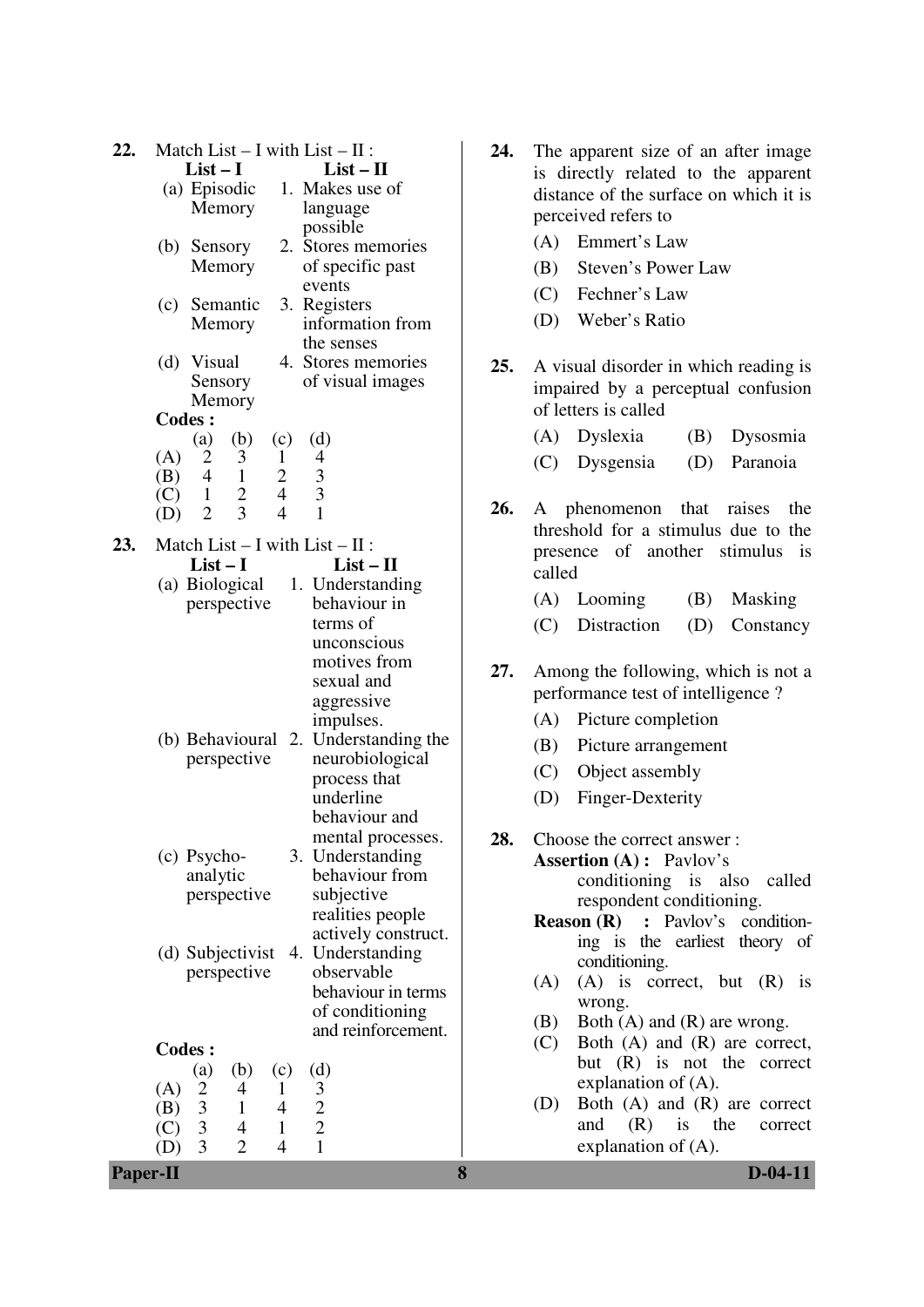| 22. | सूची-I को सूची-II के साथ सुमेलित करें:                                              | 24. | पश्च   |
|-----|-------------------------------------------------------------------------------------|-----|--------|
|     | सूची-II<br>सूची-1                                                                   |     | प्रत्य |
|     | घटना की 1. संभावित भाषा का<br>(a)                                                   |     | अनु    |
|     | स्मृति<br>प्रयोग संभव करना                                                          |     | निम्न  |
|     | पिछली विशिष्ट<br>(b) संवेदी स्मृति   2.                                             |     | (A)    |
|     | घटनाओं की स्मृति                                                                    |     | (B)    |
|     | का संग्रहण                                                                          |     | (C)    |
|     | इंद्रियों से प्राप्त<br>(c) अर्थगत<br>3.                                            |     | (D)    |
|     | स्मृति<br>सूचना को रजिस्टर                                                          |     |        |
|     | करना                                                                                | 25. | ऐसा    |
|     | (d) दृश्य संवेदी 4. दृश्य छवियों की<br>स्मृति<br>स्मृति का संग्रहण                  |     | भ्रम   |
|     |                                                                                     |     | हैं    |
|     | कूट :                                                                               |     | (A)    |
|     | (a) (b) (c)<br>(d)<br>(A) 2 3 1 4                                                   |     | (C)    |
|     | (B) 4 1 2 3                                                                         |     |        |
|     | $(C)$ 1 2 4 3                                                                       | 26. | ऐसी    |
|     | (D) 2 3<br>$\overline{4}$<br>$\mathbf{1}$                                           |     | कार    |
|     |                                                                                     |     | कहत    |
| 23. | सूची-I को सूची-II के साथ सुमेलित करें:                                              |     | (A)    |
|     | सूची-ा<br>सूची-II                                                                   |     | (C)    |
|     | 1. यौन और आक्रामकता<br>(a) जैविक                                                    |     |        |
|     | परिप्रेक्ष्य<br>आवेगों से अचेतन                                                     | 27. | निम्न  |
|     | अभिप्रेरणा की समझ                                                                   |     | कार्य  |
|     | 2. व्यवहार और मानसिक<br>(b) व्यावहारिक                                              |     | (A)    |
|     | परिप्रेक्ष्य<br>प्रक्रिया में अंत:निहित<br>तंत्रिका जैविकी प्रक्रिया                |     | (B)    |
|     | को समझना                                                                            |     | (C)    |
|     | (c) मनोविश्लेषक 3. लोगों के द्वारा सक्रिय                                           |     | (D)    |
|     | परिप्रेक्ष्य<br>रूप से बनाई गई                                                      |     |        |
|     | व्यक्तिनिष्ट                                                                        | 28. | सही    |
|     | वास्तविकताओं के द्वारा                                                              |     | अभि    |
|     | व्यवहार को समझना                                                                    |     |        |
|     | 4. अनुबंधन और प्रबलन<br>(d) व्यक्तिनिष्ट                                            |     | कार    |
|     | परिप्रेक्ष्य<br>के रूप में दृष्टिगोचर                                               |     |        |
|     | को समझना ।                                                                          |     | (A)    |
|     | कूट :                                                                               |     | (B)    |
|     | (b)<br>(c)<br>(d)<br>(a)                                                            |     |        |
|     | $\overline{\phantom{a}}$<br>$\overline{4}$<br>$\mathfrak{Z}$<br>(A)<br>$\mathbf{1}$ |     | (C)    |
|     | (B) $3 \t1 \t4 \t2$<br>$1 \quad 2$                                                  |     |        |
|     | (C) 3 4<br>$(D)$ 3<br>$\overline{2}$<br>$\mathbf{1}$<br>$\overline{4}$              |     | (D)    |
|     |                                                                                     |     |        |

- <del>1</del> छवि का प्रत्यक्ष आकार उस धरातल की क्ष दूरी से सीधे संबंधित है, जिस पर यह भव किया जाता है. इस बात का उल्लेख नलिखित में किया गया है :
	- इम्मर्ट के सिद्धांत में
	- स्टेवेन के पॉवर सिद्धांत में
	- फैकनर के सिद्धांत में
	- वेबर के रेश्यो सिद्धांत में
- दृष्टि दोष, जिसमें अक्षरों की बोधात्मक में होने से पढ़ने में कठिनाई होती है, उसे कहते
	- पठन वैकल्प (B) घ्राण वैकल्प
	- (C) ¸üÃÖ ¾ÖîÛú»¯Ö (D) ¾µÖÖ´ÖÖêÆü
- घटना, जो दुसरे उत्तेजक की उपस्थिति के ण उत्तेजना का प्रवेश द्वार बढ़ा देती है उसे ते हैं
	- लमिंग  $(B)$  आच्छादन
		- ध्यानभंग (D) स्थिरता
- <del>1</del>लिखित में से कौन सा परीक्षण बुद्धि के  $\widehat{\mathfrak{l}}$ -निष्पादन का परीक्षण नहीं है ?
	- चित्र पूर्णता
	- चित्र व्यवस्था
	- वस्तु संयोजन
	- अंगुलि निपुणता
- उत्तर चुनिए ।

**भकथन (A)** : पेव्लोव के अनुबंधन को प्रतिक्रियात्मक अनुबंधन भी कहते हैं ।

**rण (R)** : पेव्लोव का अनुबंधन, अनुबंधन का प्रारंभिक सिद्धांत है<sup>ं</sup>।

- (A) सही है लेकिन (R) गलत है ।
- (A) और (R) दोनों गलत हैं ।
- (A) और (R) दोनों सही हैं लेकिन (R), (A) की सही व्याख्या नहीं है ।
- (A) और (R) दोनों सही हैं और (R), (A) की सही व्याख्या है ।

**D-04-11** Paper-II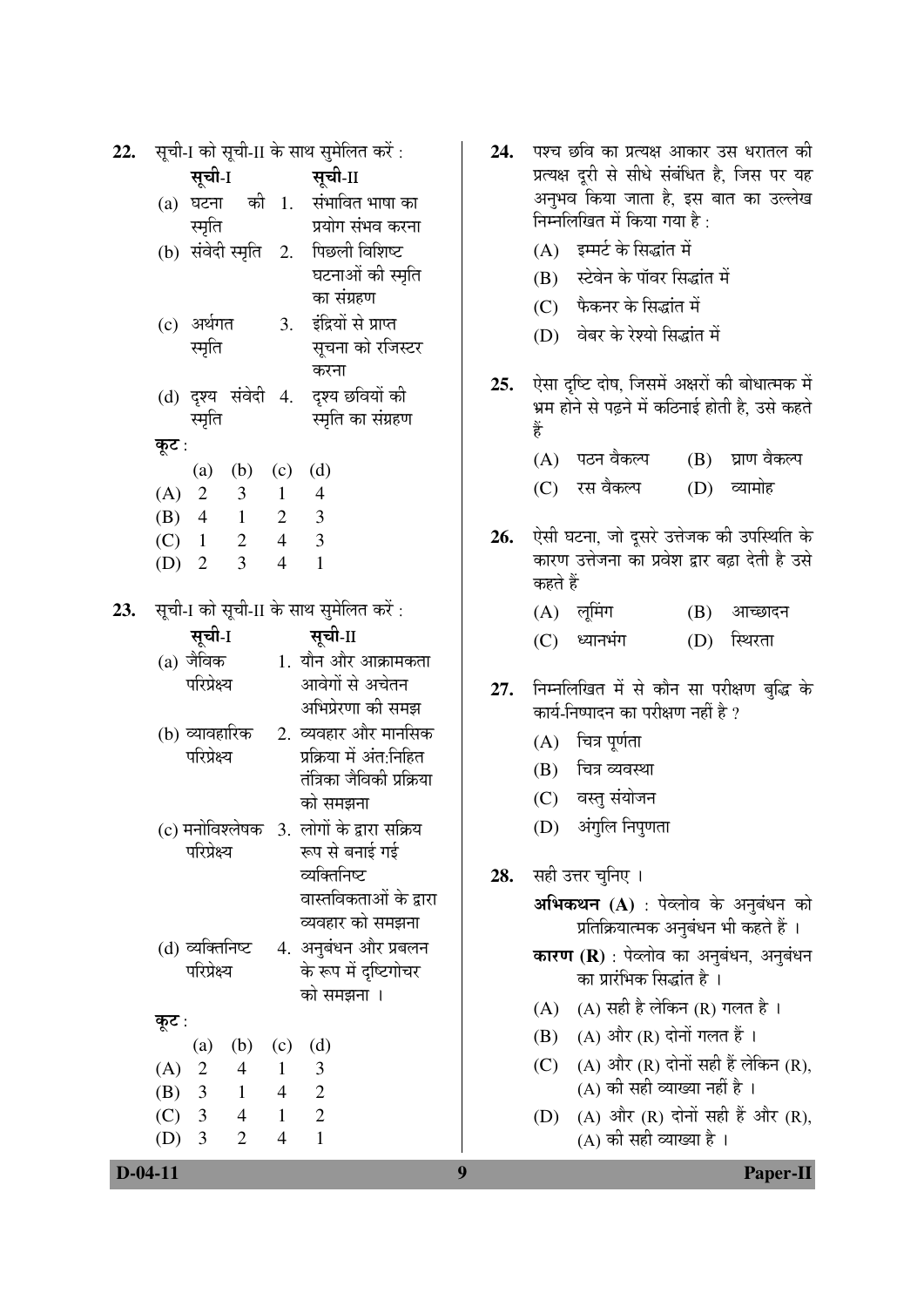- **29.** Choose the correct answer :
	- **Assertion (A) :** Sir Bartlett found that people after reading a bizarre folktale tended to shorten and simplify the same.
	- **Reason (R) :** Modifications during recall are due to reconstructive processes.
	- (A) (A) is correct, but (R) is wrong.
	- (B) Both (A) and (R) are wrong.
	- (C) Both (A) and (R) are correct and (R) is the correct explanation of (A).
	- (D) Both (A) and (R) are correct, but (R) is not the correct explanation of (A).
- **30.** Which one of the sequence observational learning follows ?
	- (A) Attention, Motivation, Retention, Production process
	- (B) Attention, Retention, Production process, Motivation
	- (C) Attention, Retention, Motivation, Production process
	- (D) Attention, Production process, Retention, Motivation
- **31.** Arrange the following books in accordance to the years of publication from early to recent :
	- 1. Principles of Behaviour – Hull 2. Purposive Behaviour in animals and Men – Tolman 3. Beyond Freedom and Dignity – Skinner 4. Science and Human Behaviour – Skinner  $(A)$  2 1 4 3 (B) 2 4 1 3 (C) 1 4 3 2 (D) 1 3 2 4
- **32.** Arrange the contributors' on memory research in order from early to late period :
	- (A) Ebbinghaus, Bartlett, Broadbent, Baddley
	- (B) Ebbinghaus, Bartlett, Baddley, Broadbent
	- (C) Ebbinghaus, Baddley, Bartlett, Broadbent
	- (D) Bartlett, Ebbinghaus, Broadbent, Baddley
- **33.** If the learning list presents the numbers in a sequence as 304, 116, 345, 231, 435, then the correct order of recall in a free recall test would be (A) 304, 116, 345, 231, 435
	- (B) 304, 345, 116, 435, 231
	- (C) 345, 435, 116, 304, 231
	- (D) All of the above
- **34.** Choose the odd one :
	- (A) Relearning (Saving)
	- (B) Memory
	- (C) Recall
	- (D) Recognition
- **35.** Psychologists have discovered a number of strategies used for problem solving. Among following which is the most basic ?
	- (A) Simultaneous Scanning
	- (B) Focussed Gambling
	- (C) Change in Mental Set
	- (D) Successive Scanning
- **36.** Match List I with List II :

|               |                | $List-I$               |     |     | $List-II$                     |
|---------------|----------------|------------------------|-----|-----|-------------------------------|
|               |                | (a) Social Learning 1. |     |     | Adler                         |
|               |                |                        |     |     | (b) Trait Approach 2. Bandura |
|               | (c) Humanistic |                        |     | 3.  | Eysenck                       |
|               |                | Approach               |     |     |                               |
|               |                | (d) Analytical         |     | 4.  | Rogers                        |
|               |                | Psychology             |     |     |                               |
| <b>Codes:</b> |                |                        |     |     |                               |
|               | (a)            |                        | (c) | (d) |                               |
| (A)           | 2              | $\binom{b}{3}$         | 4   |     |                               |
| $\mathbf B)$  | $\overline{2}$ | $\mathfrak{Z}$         | 1   | 4   |                               |
|               | $\mathfrak{Z}$ | $\overline{2}$         | 4   |     |                               |
|               |                |                        |     |     |                               |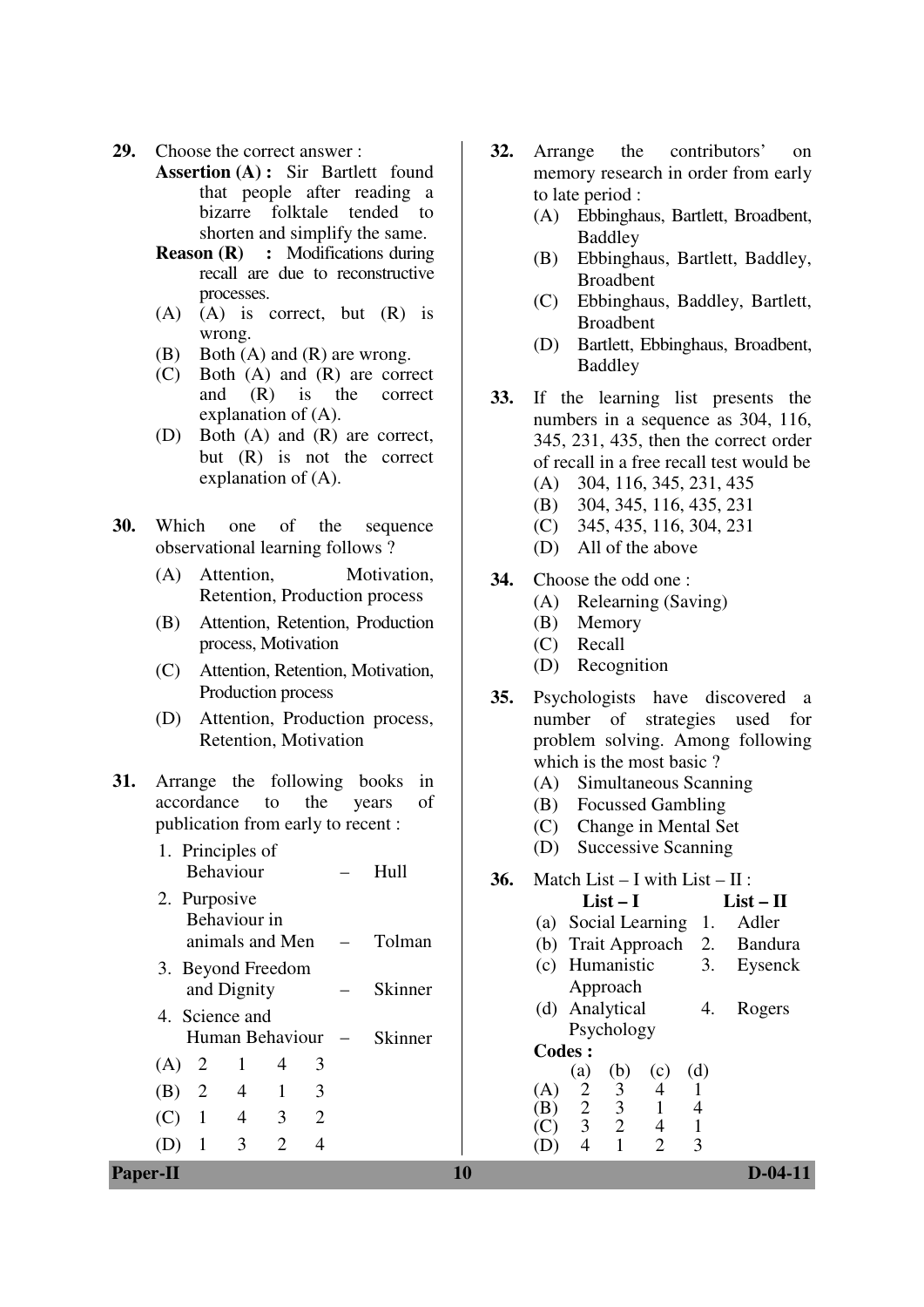- **29.** सही उत्तर चनिए ।
	- **अभिकथन (A)** : सर वार्टलेट ने पाया कि बेतकी लोककथा को पढ़ने के बाद लोग उसे छोटा और सरल कर देते थे ।
	- **कारण (R)** : पुनर्रचना की प्रक्रिया के कारण पन: याद आने के दौरान आशोधन किए जाते हैं ।
	- $(A)$   $(A)$  सही है लेकिन  $(R)$  गलत है ।
	- $(B)$   $(A)$  और  $(R)$  दोनों गलत हैं।
	- (C)  $(A)$  और  $(R)$  दोनों सही हैं और  $(R)$ ,  $(A)$  की सही व्याख्या है ।
	- $(D)$   $(A)$  और  $(R)$  दोनों सही हैं लेकिन  $(R)$ ,  $(A)$  की सही व्याख्या नहीं है ।
- 30. प्रेक्षण परक अधिगम में निम्नलिखित में से कौन सा क्रम अपनाया जाता है ?
	- $(A)$  अवधान, अभिप्रेरणा, अवधारण, उत्पादन प्रक्रिया
	- $(B)$  अवधान, अवधारण, उत्पादन प्रक्रिया, आभिप्रेरणा
	- (C) अवधान, अवधारण, अभिप्रेरणा, उत्पादन प्रक्रिया
	- (D) अवधान, उत्पादन प्रक्रिया, अवधारण, आभिप्रेरणा
- 31. निम्नलिखित पुस्तकों को उनके प्रकाशन वर्ष के अनुसार पहले से आज तक के क्रम में व्यवस्थित करें : $\,$

| 1. प्रिंसिपल्स ऑफ<br>बिहेवियर     |                  |              |   | हल       |
|-----------------------------------|------------------|--------------|---|----------|
| 2. परपोसिव बिहेवियर इन            |                  |              |   |          |
| 3. बियोंड फ्रीडम एण्ड             | एनिमल्स एण्ड मैन |              |   | – टोलमैन |
| डिगनिटी                           |                  |              |   | स्किनर   |
| 4. साइन्स एण्ड ह्यूमन<br>बिहेवियर |                  |              |   | स्किनर   |
| $(A)$ 2                           | 1                | 4            | 3 |          |
| (B) 2                             | $\overline{4}$   | $\mathbf{1}$ | 3 |          |
| $(C)$ 1                           | $\overline{4}$   | 3            | 2 |          |
| $\overline{1}$                    | 3                | 2            |   |          |

- 32. शुरू से बाद की अवधि के क्रम में स्मरण-शक्ति अनुसंधान में योगदान देने वालों को व्यवस्थित करें ।
	- $(A)$  इब्बिघोस, बार्टलेट, ब्रोडबेंट, बाडले
	- (B) इब्बिघोस, बार्टलेट, बाडले, ब्रोडबेंट
	- $(C)$  इब्बिघोस, बाडले, बार्टलेट, ब्रोडबेंट
	- (D) बार्टलेट, इब्बिघोस, ब्रोडबेंट, बाडले
- 33. यदि अधिगम सूची में अंक 304, 116, 345,  $231, 435$  के क्रम में लिखे हों तो मुक्त प्रत्याहवान परीक्षण में प्रत्याह्वान का सही क्रम इस प्रकार होगा
	- (A) 304, 116, 345, 231, 435
	- (B) 304, 345, 116, 435, 231
	- (C) 345, 435, 116, 304, 231
	- (D) उपर्युक्त सभी

## **34.** विषम स्थिति को चुनिए:

- $(A)$  पुन:अधिगम (बचत)
- (B) स्मृति
- (C) प्रत्याहवान
- (D) प्रत्यभिज्ञान
- **35.** मनोविज्ञानियों ने समस्या समाधान के लिए प्रयोग में लाई जाने वाली कई रणनीतियाँ खोजी हैं । निम्नलिखित में से सबसे अधिक मुलभुत कौन सी है ?
	- (A) एककालिक सूक्ष्मवीक्षण
	- (B) फोकसड गेमलिंग
	- (C) गानसिक विन्यास में परिवर्तन
	- (D) क्रमिक सुक्ष्मवीक्षण

 $(D)$  4 1 2 3

**36.** सूची-I को सूची-II के साथ सुमेलित करें:

|       | सूची-I                                                                                     |      |                   |     |    | सूची-II |
|-------|--------------------------------------------------------------------------------------------|------|-------------------|-----|----|---------|
|       |                                                                                            |      |                   |     |    |         |
|       |                                                                                            |      | (a) सामाजिक अधिगम |     |    | अैडलर   |
|       | (b) शीलगुण उपागम<br>2.                                                                     |      |                   |     |    | बैंडूरा |
|       | (c) मानवीय उपागम                                                                           |      |                   |     | 3. | आईसेंक  |
|       | (d) विश्लेषणात्मक                                                                          | रोजर |                   |     |    |         |
|       | मनोविज्ञान                                                                                 |      |                   |     |    |         |
| कूट : |                                                                                            |      |                   |     |    |         |
|       |                                                                                            |      | (c)               | (d) |    |         |
| (A)   |                                                                                            |      | $\overline{4}$    |     |    |         |
| (B)   |                                                                                            |      |                   | 4   |    |         |
|       | (a) (b)<br>$\begin{array}{ccc} & & (a) & (b) \\ 2 & 3 & \\ 2 & 3 & \\ 3 & 2 & \end{array}$ |      |                   |     |    |         |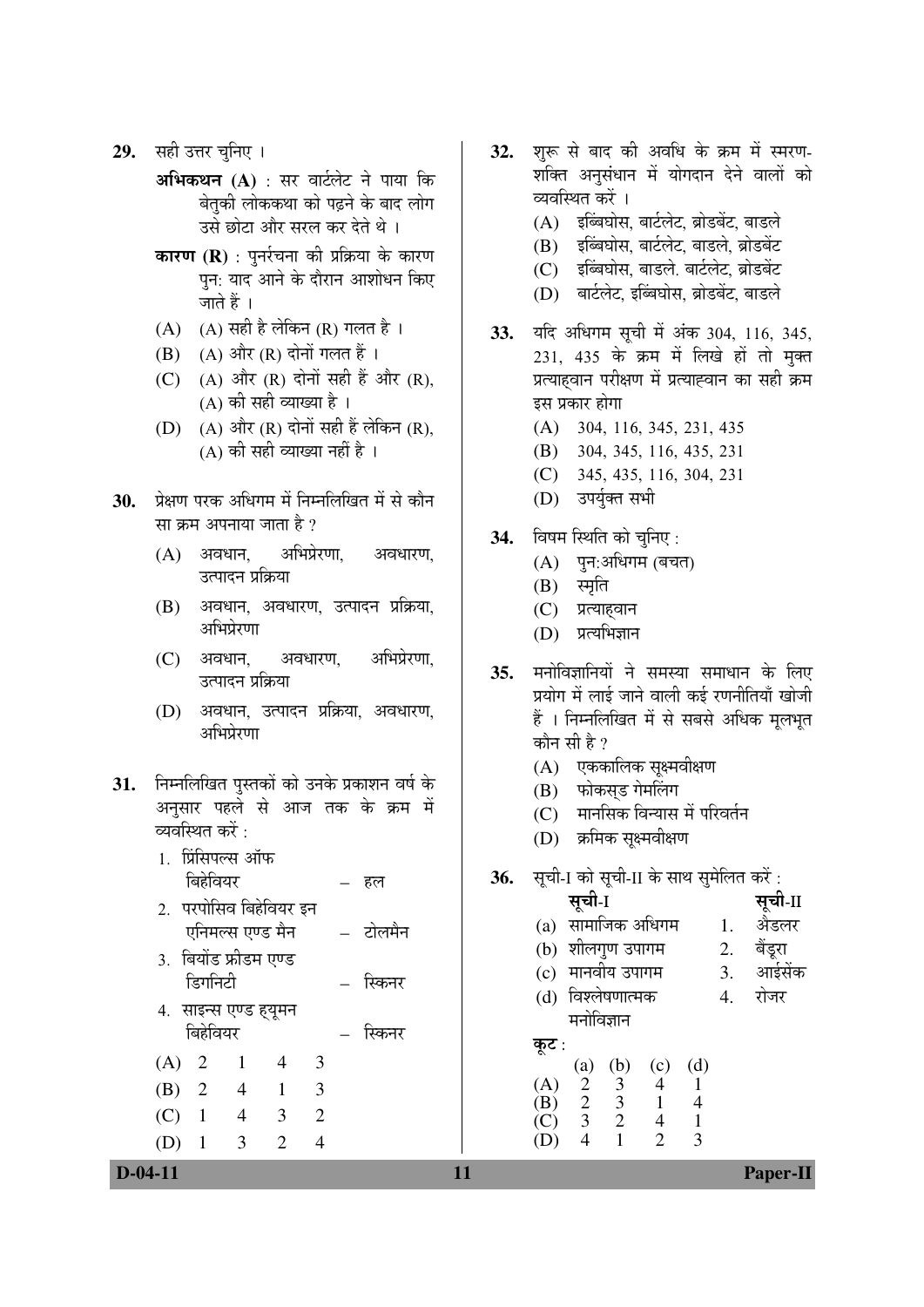| 37. According to Carl Jung, the     |  |  |
|-------------------------------------|--|--|
| collective unconscious addresses to |  |  |

- (A) Cultural concerns
- (B) Developmental concern
- (C) Spiritual concerns
- (D) Sexual concerns
- **38.** In which psycho-sexual development stage the focus of child is on "coping with incestuous sexual feelings".
	- (A) Anal (B) Phallic
	- (C) Latency (D) Genital
- **39.** Who has used the term "unconditional positive regard" for explaining an attitude of total acceptance toward another person ?
	- (A) Abraham Maslow
	- (B) Carl Roger
	- (C) Albert Bandura
	- (D) Edward Chang
- **40.** How do we see or describe ourselves including our behaviour is called ?<br>(A) Self-assessment
	- Self-assessment
	- (B) Self-awareness
	- (C) Self-concept
	- (D) Self-actualization

| 41. |     | Match List $- I$ with List $- II$ :                      |     |                                     |  |  |  |
|-----|-----|----------------------------------------------------------|-----|-------------------------------------|--|--|--|
|     |     | List – I                                                 |     | $List-II$                           |  |  |  |
|     | (a) | Albedo                                                   |     | 1. The<br>amount                    |  |  |  |
|     |     |                                                          |     | οf<br>light                         |  |  |  |
|     |     |                                                          |     | falling on a                        |  |  |  |
|     |     |                                                          |     | surface.                            |  |  |  |
|     | (b) | Ganzfeld                                                 |     | 2. Increased                        |  |  |  |
|     |     |                                                          |     | sensitivity to                      |  |  |  |
|     |     |                                                          |     | taste.                              |  |  |  |
|     | (c) | Hypergeusia 3.                                           |     | A completely                        |  |  |  |
|     |     |                                                          |     | textureless and                     |  |  |  |
|     |     |                                                          |     | homogenous                          |  |  |  |
|     |     |                                                          |     | field<br>οf                         |  |  |  |
|     |     |                                                          |     | uniform                             |  |  |  |
|     |     |                                                          |     | brightness.                         |  |  |  |
|     | (d) | Illuminance                                              |     | 4. Proportion of                    |  |  |  |
|     |     |                                                          |     | incident light<br>that<br><i>is</i> |  |  |  |
|     |     |                                                          |     | reflected                           |  |  |  |
|     |     | <b>Codes:</b>                                            |     |                                     |  |  |  |
|     |     | (c)<br>(a)<br>(b)                                        | (d) |                                     |  |  |  |
|     | (A) | $\mathfrak{Z}$                                           | 1   |                                     |  |  |  |
|     | (B) | $\overline{4}$                                           | 1   |                                     |  |  |  |
|     | C)  | $\frac{2}{2}$<br>3<br>$\frac{4}{3}$<br>2<br>$\mathbf{1}$ | 4   |                                     |  |  |  |

(D) 4 3 1 2

**42.** Match List – I with List – II :

| $List-I$   | $List - II$        |
|------------|--------------------|
| (a) Spinal | 1. Motion sickness |
| Gate       | due<br>İS.<br>to   |
| Control    | disruption of the  |
| Theory     | sensory input to   |
|            | visual<br>and      |
|            | vestibular         |
|            | systems.           |

(b) Young **Helmholtz** Theory 2. The perception of spoken language is a result of the knowledge of the articulatory gestures involved in speech.

(c) Motor Theory 3. There are three sets of receptor cones that respond differently to different wavelengths.

(d) Sensory Conflict Theory 4. Theory of pain that focuses on afferent nerve impulse transmission from the skin to the spinal cord.

**Codes :** 

|     | (a) | (b) | (c)           | (d) |
|-----|-----|-----|---------------|-----|
| (A) | 4   | 3   | $\mathcal{D}$ |     |
| (B) |     | 2   | 3             | 4   |
| (C) | 3   | 2   |               | 2   |
| (D) | 3   |     |               |     |

- **43.** Choose the correct answer :
	- **Assertion (A) :** Visual perception is largely based on our experience with the visual environment.
	- **Reason (R) :** In Ames' illusions the individual is forced to violate one set of assumptions about the spatial environment to preserve another.
	- (A) Both (A) and (R) are correct and (R) is correct explanation of  $(A)$ .
	- (B) Both (A) and (R) are wrong.
	- (C) (A) is right, but  $(R)$  is wrong.
	- (D) Both (A) and (R) are correct, but (R) is not the correct explanation of (A).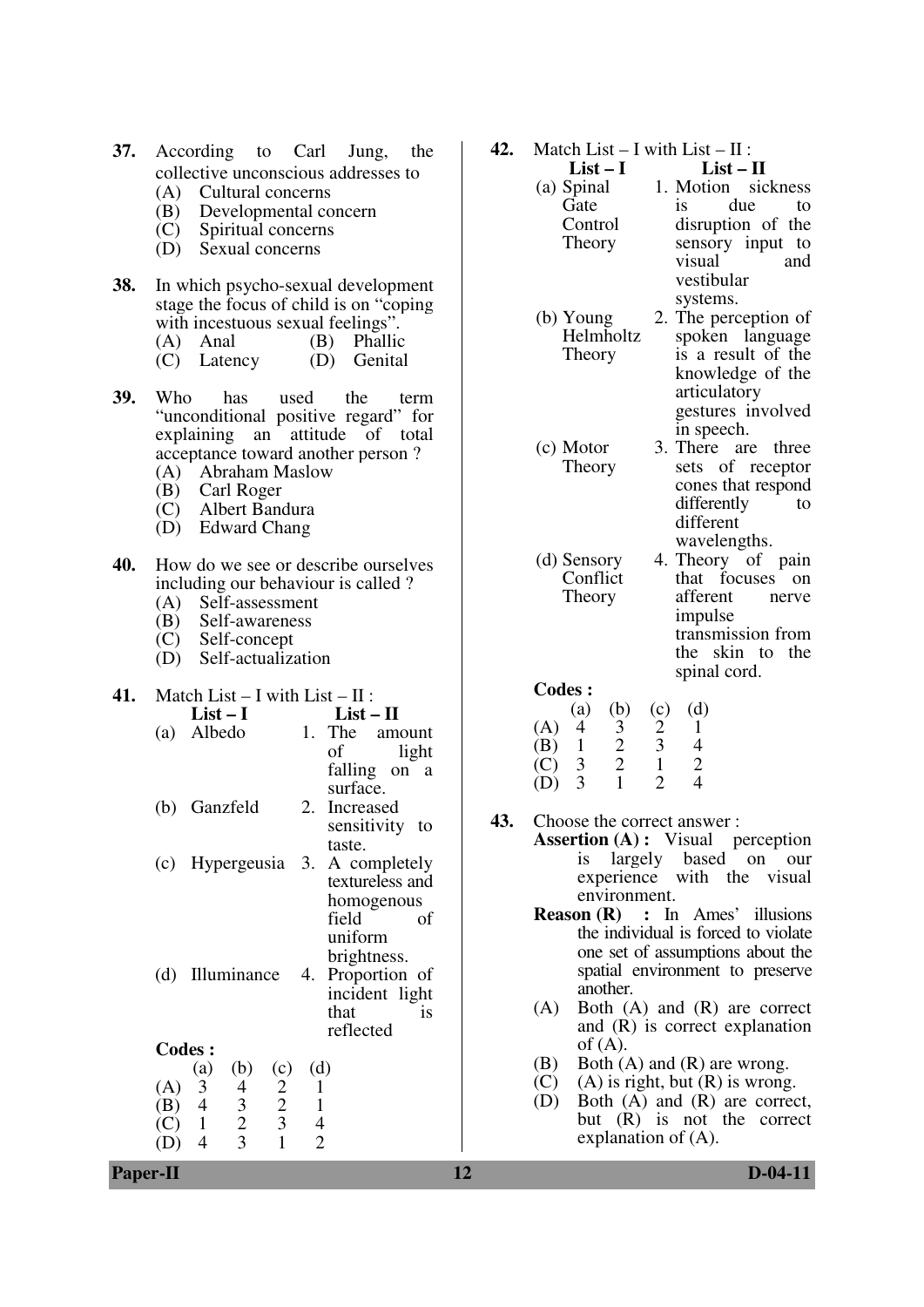| 37.       | कारल युंग के अनुसार सम्मिलित अचेतन                                                                                                                       | 42. | सूची-I को सूची-II के साथ सुमेलित करें :                                                                                                              |
|-----------|----------------------------------------------------------------------------------------------------------------------------------------------------------|-----|------------------------------------------------------------------------------------------------------------------------------------------------------|
|           | निम्नलिखित से संबंधित होता है:                                                                                                                           |     | सूची-I<br>सूची-II                                                                                                                                    |
|           | सांस्कृतिक संबंध<br>(A)                                                                                                                                  |     | (a) स्पाइनल गेट 1. चलन बीमारी, दृश्य                                                                                                                 |
|           | विकासात्मक संबंध<br>(B)                                                                                                                                  |     | और वेस्टिवुलर<br>का नियंत्रण                                                                                                                         |
|           | आध्यात्मिक संबंध<br>(C)                                                                                                                                  |     | प्रणालियों में संवेदी<br>सिद्धांत<br>निवेश के विच्छेद के                                                                                             |
|           | यौन संबंध<br>(D)                                                                                                                                         |     | कारण होता है ।                                                                                                                                       |
| 38.       | मनो-यौन विकास की कौन सी अवस्था में बच्चे                                                                                                                 |     | 2. उच्चारित भाषा का<br>(b) यंग                                                                                                                       |
|           | का फोकस ''कौटुम्बिक यौन अनुभूति का                                                                                                                       |     | बोध, भाषा में शामिल<br>हेल्महोल्टज                                                                                                                   |
|           | सामना'' करता है ?                                                                                                                                        |     | का सिद्धांत<br>उच्चारण अवयवों के                                                                                                                     |
|           | लैंगिक<br>$(A)$ गुदा<br>(B)                                                                                                                              |     | विक्षेप के ज्ञान कारण<br>होता है ।                                                                                                                   |
|           | जननांगी<br>कामप्रस्तुति<br>(D)<br>(C)                                                                                                                    |     |                                                                                                                                                      |
| 39.       | दूसूरे व्यक्ति के प्रति कुल स्वीकृति की                                                                                                                  |     | (c) मोटर सिद्धांत 3. अभिग्राही शंकु के<br>तीन विन्यास होते हैं,                                                                                      |
|           | अभिवृत्ति की व्याख्या करने के लिए किसने                                                                                                                  |     | जो अलग-अलग                                                                                                                                           |
|           | ''अप्रतिबंध सकारात्मक सम्मान'' शब्दावली का<br>प्रयोग किया है ?                                                                                           |     | तरंग देर्ध्य में अलग-                                                                                                                                |
|           | (A) अब्राहम मास्लो (B) कार्ल रोज़र                                                                                                                       |     | अलग रूप में कार्य                                                                                                                                    |
|           | एडवर्ड चैंग<br>(C) अल्बर्ट बैंड्ररा<br>(D)                                                                                                               |     | करते हैं ।                                                                                                                                           |
|           |                                                                                                                                                          |     | (d) संवेगी अंतर्द्वंद्व   4.  त्वचा से मेरुरज्जु<br>तक अभिवाही नाड़ी<br>सिद्धांत                                                                     |
| 40.       | हम अपने आप को कैसे देखते हैं या कैसे<br>विवेचित करते हैं, जिसमें हमारा व्यवहार भी                                                                        |     | आवेग संचरण पर                                                                                                                                        |
|           | शामिल है ?                                                                                                                                               |     | केंद्रित पीड़ा का                                                                                                                                    |
|           | आत्म-मूल्यांकन<br>(A)                                                                                                                                    |     | सिद्धांत                                                                                                                                             |
|           | (B) आत्म-बोध                                                                                                                                             |     | कूट :                                                                                                                                                |
|           | (C) आत्म-संकल्पना                                                                                                                                        |     | (b)<br>(d)<br>(a)<br>(c)                                                                                                                             |
|           | आत्म-सिद्धि<br>(D)                                                                                                                                       |     | $\overline{2}$<br>(A)<br>$\overline{4}$<br>$\mathfrak{Z}$<br>$\mathbf{1}$<br>$\mathbf{2}$<br>$\overline{3}$<br>(B)<br>$\overline{4}$<br>$\mathbf{1}$ |
| 41.       | सूची-I को सूची-II के साथ सुमेलित करें:                                                                                                                   |     | $\overline{2}$<br>$\mathbf{1}$<br>3 <sup>7</sup><br>$\mathbf{2}$<br>(C)                                                                              |
|           | सूची-I<br>सूची-II                                                                                                                                        |     | $\overline{2}$<br>$\overline{4}$<br>3<br>$\mathbf{1}$<br>(D)                                                                                         |
|           | धरातल पर पड़ने<br>एल्बेडो<br>1.<br>(a)                                                                                                                   |     |                                                                                                                                                      |
|           | वाले प्रकाश की<br>मात्रा                                                                                                                                 | 43. | सही उत्तर चुनिए ।                                                                                                                                    |
|           | (b) गैंज़फील्ड<br>2.<br>स्वाद                                                                                                                            |     | अभिकथन (A) : दृश्य बोध, काफी हद तक                                                                                                                   |
|           | संवेदनशीलता<br>में                                                                                                                                       |     | दृश्य वातावरण के साथ हमारे अनुभव<br>पर आधारित होता है ।                                                                                              |
|           | वृद्धि                                                                                                                                                   |     | <b>कारण (R)</b> : एम्स के भ्रम में व्यक्ति स्थानिक                                                                                                   |
|           | (c) हाइपरज्युसिया<br>एक समान चमक<br>3.<br>पूर्णत:<br>अस्पर्श                                                                                             |     | वातावरण के बारे में दूसरे विन्यास को                                                                                                                 |
|           | ओर सजातीय क्षेत्र                                                                                                                                        |     | परिरक्षित करने के लिए एक विन्यास                                                                                                                     |
|           | प्रतिबिंबित<br>(d) प्रदीप्तिघनत्व<br>होने<br>4.                                                                                                          |     | को भंग करने के लिए बाध्य होता है ।                                                                                                                   |
|           | प्रासंगिक<br>वाला                                                                                                                                        |     | (A) और (R) दोनों सही हैं और (R),<br>(A)                                                                                                              |
|           | प्रकाश का अनुपात                                                                                                                                         |     | (A) की सही व्याख्या है ।                                                                                                                             |
|           | कूट :<br>(d)<br>(b)<br>(c)<br>(a)                                                                                                                        |     | (A) और (R) दोनों गलत हैं ।<br>(B)                                                                                                                    |
|           | $\mathfrak{Z}$<br>(A)<br>1                                                                                                                               |     | (A) सही है लेकिन (R) गलत है।<br>(C)                                                                                                                  |
|           | $\begin{pmatrix} 4 \\ 3 \\ 2 \end{pmatrix}$<br>$\frac{2}{3}$<br>$\overline{\mathcal{A}}$<br>(B)<br>$\mathbf{1}$<br>$\overline{4}$<br>$\mathbf{1}$<br>(C) |     | (A) और (R) दोनों सही हैं लेकिन (R),<br>(D)                                                                                                           |
|           | 3<br>$\overline{2}$<br>$\overline{4}$<br>(D)                                                                                                             |     | (A) की सही व्याख्या नहीं है ।                                                                                                                        |
| $D-04-11$ |                                                                                                                                                          | 13  | Paper-II                                                                                                                                             |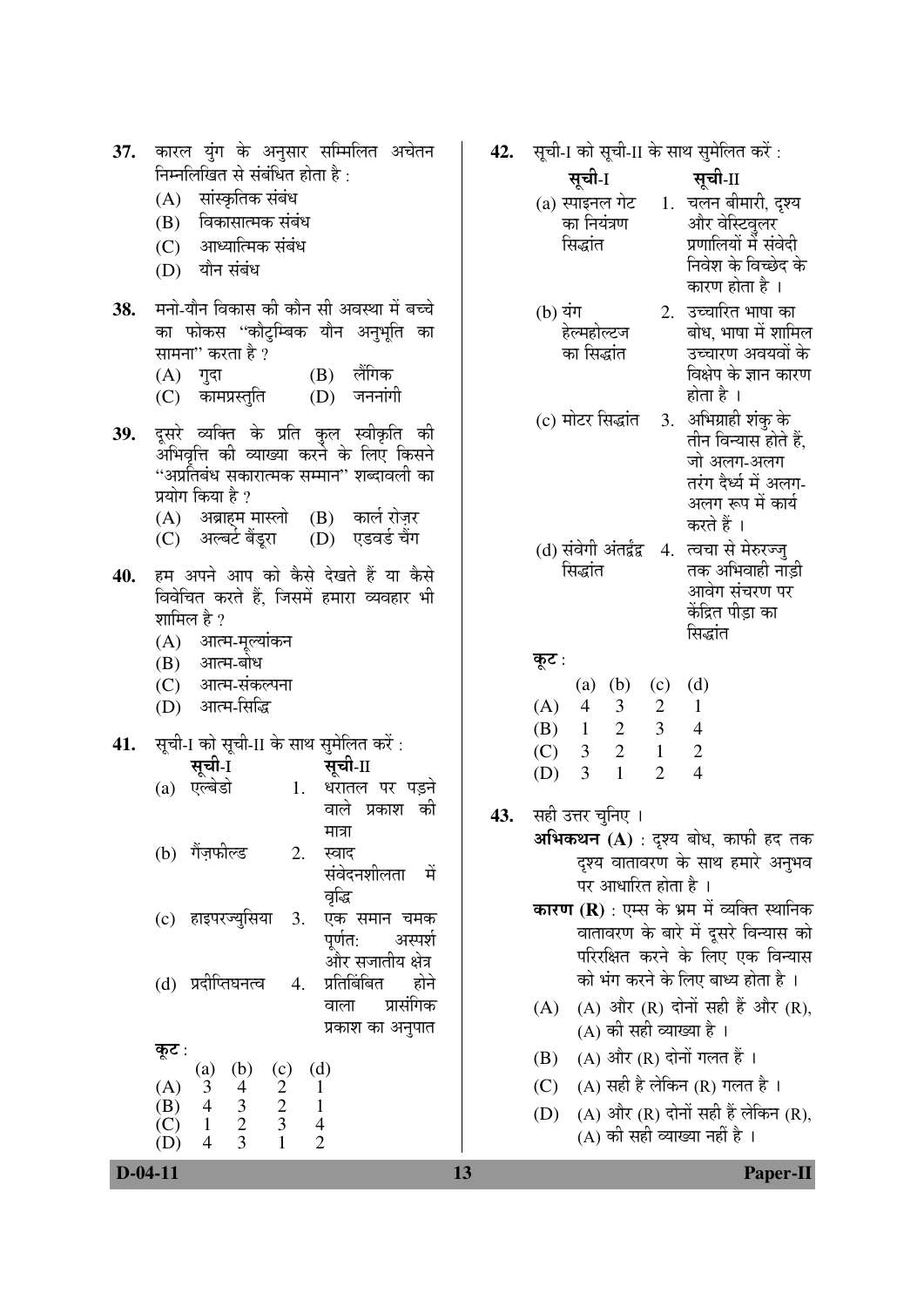- **44.** Choose the correct answer :
	- **Assertion (A) :** The visual illusions may be due to optical-retinal and cognitive components.
	- **Reason (R) :** Distortion of depth and distance cues and misapplication of size constancy do not distort perception.
	- $(A)$  Both  $(A)$  and  $(R)$  are wrong.
	- (B) (A) is right, but  $(R)$  is wrong.
	- (C) Both (A) and (R) are correct and (R) is the correct explanation of (A).
	- (D) Both (A) and (R) are correct, but (R) is not the correct explanation of (A).
- **45.** Who among the following viewed that 'language development' is akin to "sexual maturation" ?
	- (A) Chomsky (B) Shanks
	- (C) Skinner (D) Vygotsky
- **46.** Choose the correct answer :

**Assertion (A) :** Language development can be explained with learning principles.

- **Reason (R) :** Language development takes place at its own.
- (A) Both (A) and (R) are correct and (R) is the correct explanation of (A).
- (B) (A) is true, but  $(R)$  is not true.
- (C) Both (A) and (R) are not true.
- (D) Both (A) and (R) are true, but (R) is not the correct explanation of (A).
- **47.** Whorf has suggested that language determines the way people think and that people with different languages think differently. This is called
	- (A) Algorithm
	- (B) Syntax
	- (C) Linguistic relativity
	- (D) Linguistic dissonance

**Note :** Instructions for items (**48** to **50**) : Read the paragraph carefully and choose the correct answer :

 People vary in their abilities to understand and influence other people. Success in interpersonal interaction is easy for some people and difficult for others. Some are diplomats while others are boors. The construct of such intelligence tries to capture the ways in which individuals differ from one another in their interpersonal skills. A similar idea about the existence of such a cluster of abilities has also arisen from a different source. As a prominent psychologist interested in educational implications of individual differences, devised a theory of "multiple intelligence" which has become influential in the field of education. This theory claims that all human beings have at least seven different intelligences – seven different ways of knowing about the world – and that people differ from one another in their relative strengths in each domain. These seven intelligences include knowing the world through language, logicalmathematical analysis, spatial representation, musical thinking, bodily – kinesthetic intelligence and understanding of self and others. Thus under this approach, each person is characterized by a profile of intelligences rather than by a single, global measure of intelligence, such as an  $I\overline{O}$ .

- **48.** The intelligence which explains about the interpersonal interactions is called
	- (A) Practical intelligence
	- (B) Social intelligence
	- (C) Cognitive intelligence
	- (D) Emotional intelligence
- **49.** Name the psychologist who had given the concept of multiple intelligence.
	- (A) Galton (B) Thurstone
	- (C) Gardner (D) Goalman
- **50.** Which form of intelligence is not the part of multiple intelligence ?<br>(A) Bodily-Kinesthetic intel
	- (A) Bodily-Kinesthetic intelligence<br>(B) Logical thinking
	- (B) Logical thinking<br>(C) Logical-Mathema
	- Logical-Mathematical analysis
	- (D) Spatial representation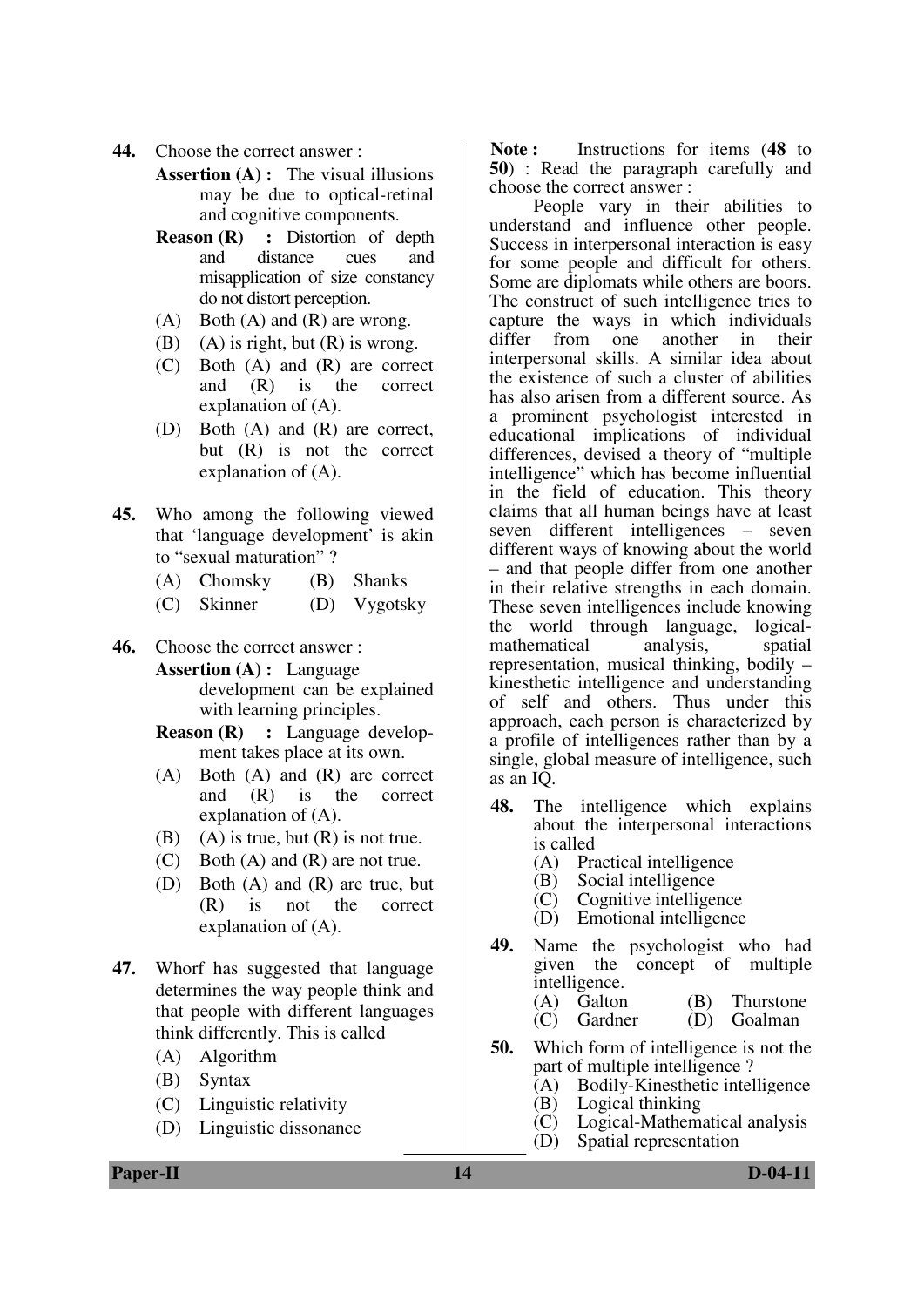- **44.** सही उत्तर चुनिए ।
	- **अभिकथन (A)** : दृष्टि-भ्रम, दृष्टि-पटल और संज्ञानात्मक घटकों के कारण हो सकता है ।
		- **कारण (R)** : गहराई तथा दूरी के अनुसंकेतों की विकृति और आकार की स्थिरता, बोधगम्यता को विकृत नहीं करती है ।
		- $(A)$   $(A)$  और  $(R)$  दोनों गलत हैं।
		- $(B)$   $(A)$  सही है लेकिन  $(R)$  गलत है ।
		- (C)  $(A)$  और  $(R)$  दोनों सही हैं और  $(R)$ , (A) की सही व्याख्या है ।
		- $(D)$   $(A)$  और  $(R)$  दोनों सही हैं लेकिन  $(R)$ ,  $(A)$  की सही व्याख्या नहीं है ।
- 45. निम्नलिखित में से किसने यह विचार व्यक्त किया कि ''भाषा का विकास यौन परिपक्वता की भांति होता है  $"\,?$ 
	- (A) चोम्सकी (B) शैंक्स
	- (C) स्किनर (D) वाइगोट्सकी
- 46. सही उत्तर चुनिए ।
	- **अभिकथन (A)** : भाषा विकास की व्याख्या अधिगम सिद्धांतों के साथ की जा सकती है ।
	- **कारण (R)** : भाषा का विकास अपने आप होता है $\perp$
	- $(A)$   $(A)$  और  $(R)$  दोनों सही हैं और  $(R)$ , (A) की सही व्याख्या है ।
	- $(B)$   $(A)$  सही है लेकिन  $(R)$  सही नहीं है ।
	- (C)  $(A)$  और  $(R)$  दोनों सही नहीं हैं।
	- (D)  $(A)$  और  $(R)$  दोनों सही हैं लेकिन  $(R)$ , (A) की सही व्याख्या नहीं है ।
- 47. वोर्फ (Whorf) ने सुझाया है कि भाषा उस तरीके को निर्धारित करती है. जिस तरीके से लोग सोचते हैं और अलग-अलग भाषा-भाषी लोग अलग-अलग तरीके से सोचते हैं, इसे कहते हैं
	- $(A)$  कलनविधि
	- (B) वाक्यविन्यास
	- $(C)$  भाषाई सापेक्षता
	- (D) भाषाई विस्वरता

**नोट** : मद (48 से 50) के लिए अनुदेश पैराग्राफ को सावधानी से पढ़िए और सही उत्तर चुनिए ।

दुसरे लोगों को समझने और प्रभावित करने को अलग-अलग लोगों में अलग क्षमता होती है । अन्तर्वेयक्तिक अंत:क्रिया में सफलता कुछ लोगों के लिए आसान होती है और कुछ लोगों के लिए कठिन**। कुछ लोग व्यवहा**र-कुशल होते हैं, जबकि कुछ सभ्य नहीं होते हैं । इस प्रकार की बुद्धि की संकल्पना उन तरीकों पर ध्यान देती है, जिनमें व्यक्ति उनके अंतर्वेयक्तिक कौशलों में एक दूसरे से भिन्न होते हैं । ऐसी क्षमताओं के समूह के अस्तित्व के बारे में एक समान विचार का अलग स्रोत से उद्भव हुआ है । व्यक्तिगत भिन्नता का शैक्षणिक निहितार्थ में रुचि रखने वाले एक प्रतिष्ठित मनोविज्ञानी "बहु बुद्धि" के सिद्धांत की वांछा की है, जो शिक्षा के क्षेत्र में प्रभावी हो गई है । इस सिद्धांत में दावा किया गया है कि सभी व्यक्तियों में कम से कम सात भिन्न बद्धियाँ होती हैं. विश्व को जानने के बारे में सात अलग-अलग तरीके होते हैं - और प्रत्येक अभिक्षेत्र में लोगों की परस्पर क्षमताएँ एक दूसरे से भिन्न होती हैं । इन सात बौद्धिक क्षमताओं में - भाषा. तार्कीय-गणितीय विश्लेषण, स्थानिक-निरूपण, संगीतात्मक चिंतन, शारीरिक गतिबोध बुद्धि और आत्मबोध एवं परबोध होते हैं । अत: इस उपागम में प्रत्येक व्यक्ति को आई.क्यू. जैसे एकल वैश्विक मापन की बजाय बद्धि के एक पार्श्व-चित्र द्रारा पहचाना जाता है ।

- 48. अंतर्वेयक्तिक अंत:क्रिया के बारे में बताने वाली बुद्धि को कहते हैं
	- $\mathrm{(\check{A})}$  व्यावहारिक बुद्धि
	- $(B)$  सामाजिक बुद्धि
	- (C) संज्ञानात्मक बुद्धि
	- (D) संवेगात्मक बुद्धि
- 49. उस मनोविज्ञानी का नाम बताएँ, जिसने बह-बद्धि की संकल्पना दी है ।
	- (A) ÝÖÖ»™ü®Ö (B) £ÖÐÙü®Ö
	- (C) गार्डनर (D) गोलमैन
- 50. निम्नलिखित में से कौन सी बुद्धि ''बह बुद्धि' का भाग नहीं है ?
	- (A) शारीरिक गतिबोधात्मक बुद्धि
	- $(B)$  तार्किक चिंतन
	- $(C)$  तार्किक गणितीय विश्लेषण
	- $(D)$  स्थानिक निरूपण

**D-04-11** Paper-II